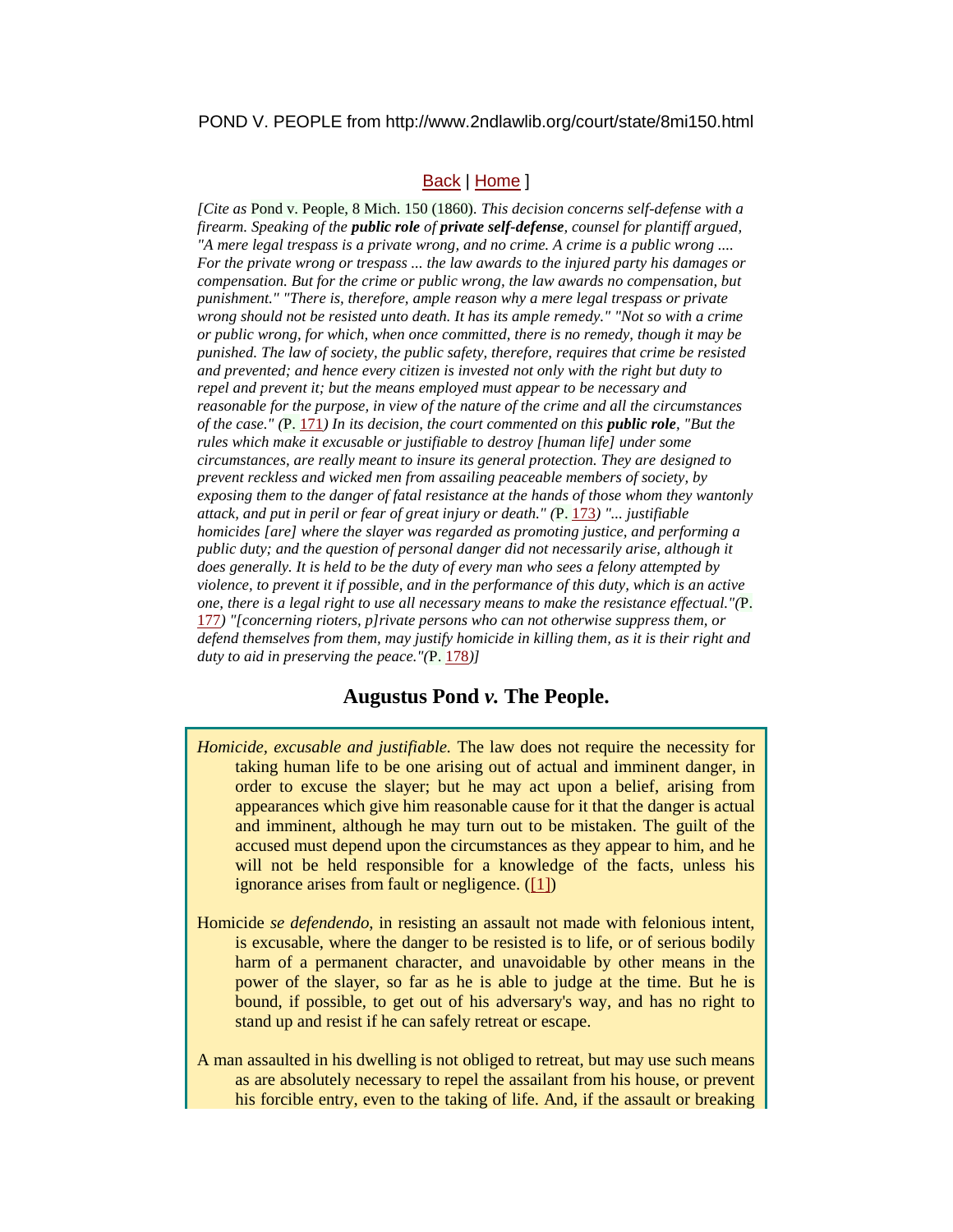is felonious, the homicide becomes, at common law, justifiable, and not merely excusable.

- The same circumstances which excuse or justify homicide in defense of one's self, will excuse or justify it in defense of his servant.
- Whenever a forcible felony is attempted against person or property, the person resisting the attempt is not obliged to retreat, but may pursue his adversary if necessary, till he finds himself out of danger. But he may not properly take life if the evil may be prevented by other means within his power.
- It is immaterial to the justification of homicide in resisting a forcible felony, whether the act was a felony at the common law, or made such by statute.(p.151)
- *Suppressing riots*. Private persons may forcibly interfere to suppress a riot or resist rioters; and they may justify homicide in so doing, it they can not otherwise suppress them, or defend themselves, their families or their property.
- *Curtilage.* A building thirty-six feet distant from a man's house, used for preserving the nets employed in the owner's ordinary occupation of a fisherman, is, in law, a part of his dwelling, though not included with the house by a fence. A fence is not necessary to include buildings within the curtilage, if within a space no larger than that usually occupied for the purposes of the dwelling and customary out-buildings. [\(\[2\]\)](http://www.2ndlawlib.org/court/state/#fn2)
- *Practice in Supreme Court: Reversing judgment on exceptions.* The Supreme Court can not, on reversing a judgment on exceptions, proceed to give such judgment as the facts set forth in the bill of exceptions would warrant. The court can only consider those facts as they bear upon the rulings of the court below, and order a new trial if the exceptions are sustained.

*Heard April 24th, 25th, and 26th. Decided May 12th.*

Error to the district court of the upper peninsula, for the county of Mackinac.

The plaintiff in error was tried on an information for the murder of one Isaac Blanchard, and convicted of manslaughter.

Upon the trial, as appears from the bill of exceptions, the following facts were proved: The homicide was committed on the 18th day of June, 1859, at Seul Choix, a point of land in Delta county, which is attached to Mackinac county for judicial purposes, extending about a mile into lake Michigan, and situate near its northern extremity about seventy-five miles from Mackinac. It was inhabited by a considerable population, who were here engaged in the business of fishing. Their houses and other buildings stood in a line near to and following the shore of the lake. Amongst these were the house and premises of the prisoner, where he was carrying on the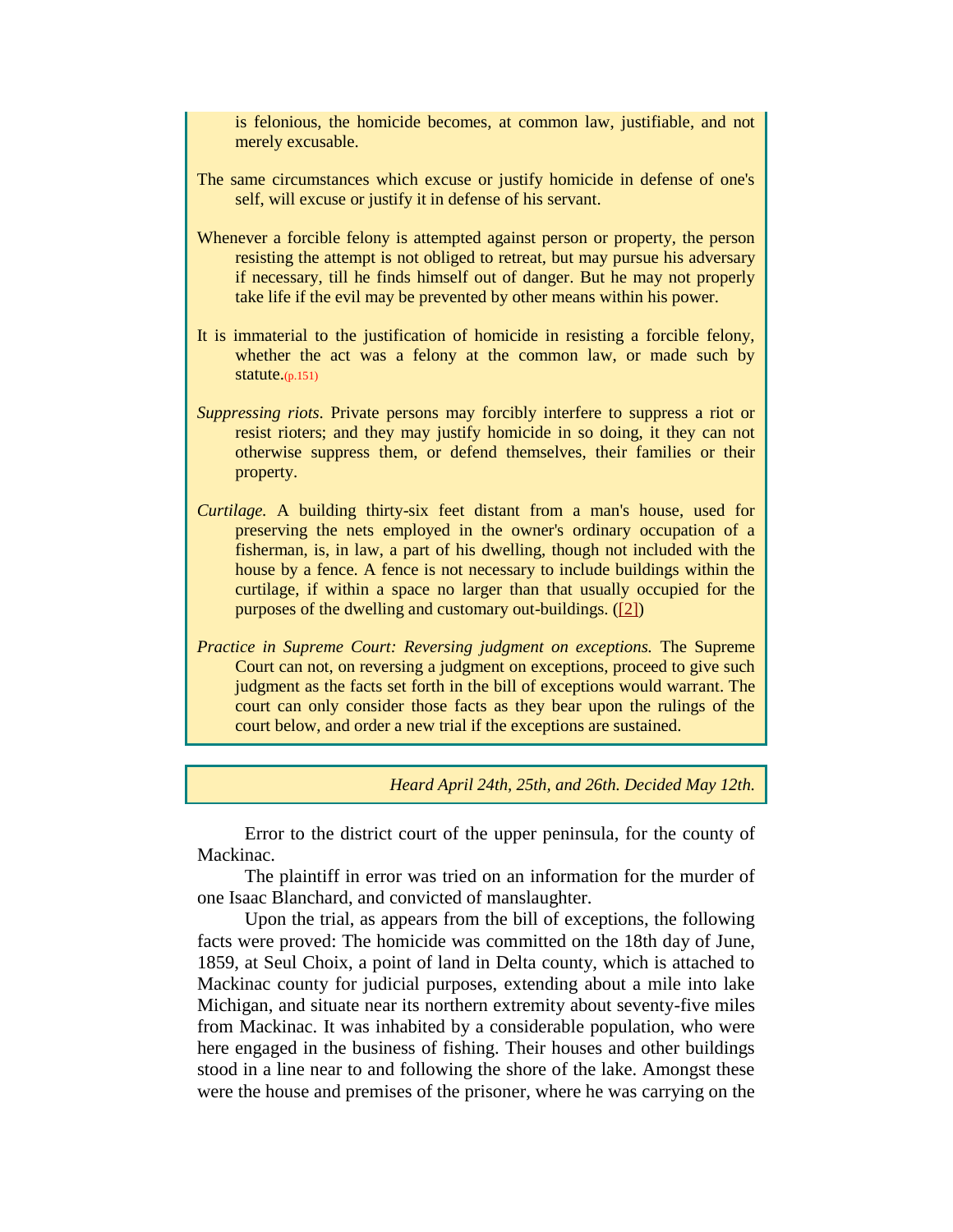business of fishing, and was living with his wife and three young children, one of whom was a young infant, and the eldest a daughter 12 years old, together with two hired men, named Daniel Whitney and Dennis Cull. It was a long building about 16 feet square, contained but one room, and had a bark-roof, and only one window, and but one door, made of boards, which was fastened to the building with leather hinges, and opened outward; and upon the  $(p.152)$  inside was fastened and kept closed by means of a rope attached to it and a pin near the side of the door, around which the rope was drawn and made fast.

Thirty-six feet distant from the prisoner's house was another building of the prisoner, called a net-house. This was constructed with six posts set in the ground, having plates upon their top, and the whole was inclosed with boards an inch or an inch and a quarter thick, nailed on the sides to the posts, and on the roof nailed to the plates, and to a ridge-pole. The joints of the roof were also covered with bark, and the bark held in its place by poles extending from one end to the other. It had a board floor, and but one door, which opened directly opposite to the door of the prisoner's house. This door was made of boards, was fastened to the building with leather hinges, and upon the inside was closed and fastened by the same means and arrangement as the door of the prisoner's house above described. It also had a latch. The net-house was about sixteen feet long and fourteen feet wide; contained but one room, had a berth constructed about two and a half feet high, for the purposes of a bedstead, in the end of the building opposite that containing the door, which berth was large enough to accommodate two persons comfortably, and on which the prisoner's two hired men, Whitney and Cull, had slept regularly, up to the time of the homicide, during their employment with the prisoner, the former having been in his service two weeks, and the latter one week immediately preceding. They took their regular meals with the prisoner's family in his house, and lived as members of his family. Two of the three persons engaged in the transactions leading to and immediately connected with the homicide, David Plant and Isaac Blanchard, jr., the deceased, resided also at Seul Choix point, near its foot, at a place called the Harbor, Plant about a mile, and Blanchard about three-fourths of a mile from the prisoner's house. The other, (p.153)Joseph Robilliard, resided near the end of the point, and not far from the prisoner's premises.

On Thursday, at about noon, of the same week when the homicide occurred, Plant, in the presence of said Blanchard, at the house of one Downey, situate on the point, threatened in conversation with Mrs. Downey that he must whip the prisoner or there would be a fracas. This threat was heard by the young daughter of the prisoner, who happened to be passing near at the time, and who immediately went home and communicated the threat to her mother, who thereupon immediately awakened the prisoner, he being then asleep on a bed, and communicated the threat to him in these words: "My little girl says in passing Mr. Downey's, she heard Plant say he was going to whip you." This was about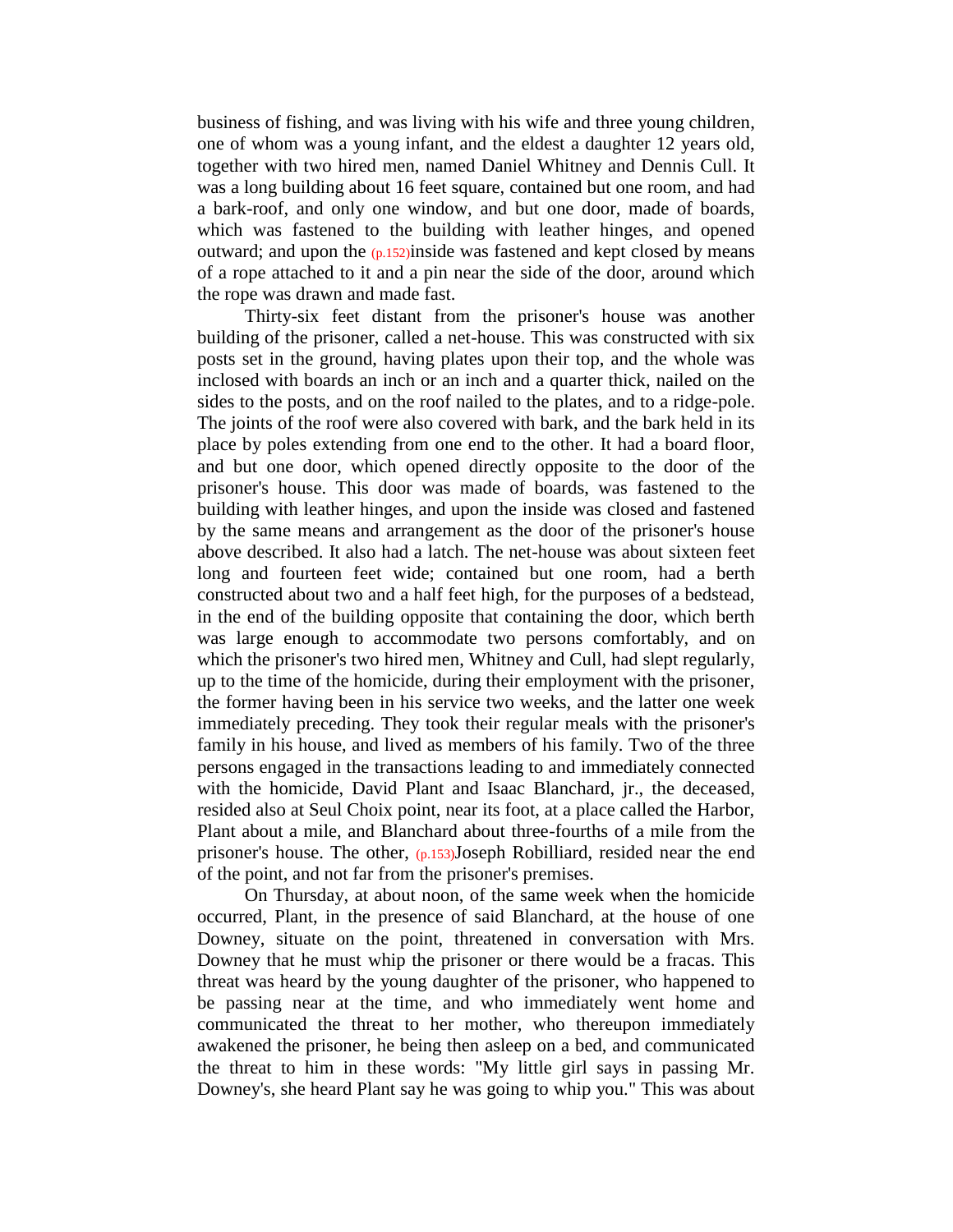1 o'clock P.M. On the evening of the same day, at about 8 o'clock, an assembling of from fifteen to twenty persons occurred on the point, a few rods from the prisoner's house, and between the houses of Joseph Martell and a Mr. Durocher, which were about one hundred feet apart. The larger part of these persons resided at the harbor, and between the harbor and the point. They had, as Mary Pond, a witness for the prisoner, testified, been hunting for the prisoner, and had overtaken him near Durocher's house. Jerry Williams, a witness for the people, testified that he was one of the company; that he had been on board a vessel in the bay, and was returning towards the harbor; that he came there with a party of persons, and there met another party, and he could not say how many persons were present, nor how long they remained there.

In the company were Plant, Robilliard and the deceased. The prisoner was got into the company by Plant, who had called him out of Joseph Martell's house. They were sitting all around the prisoner, engaged in conversation. They surrounded him. Their proceedings thus far were observed by the prisoner's daughter, who was secreted behind Durocher's (p.154)house, in order to look at them and see what they would do to her father, and she then left, and went home and reported them to her mother. Whilst the company was so assembled, Plant told the prisoner that he did not use his neighbors right; that he ought not to pitch on to men not of his size and abuse them; that if the prisoner wanted to fight anybody, he had better take a man of his size. There was no evidence of any provocation on the part of Pond by words or acts. Plant then struck the prisoner in his face with his fist--the prisoner's hat at the same time falling off--and then kicked him in his breast. The prisoner did nothing more than pick up his hat and put it on again. Then they drank whisky together, furnished by Blanchard. In a short time the prisoner, as Mary Pond expressed it, "got clear of the company." At first, as stated by other witnesses, he walked off, and then was seen running away alone into the woods. About 9 or 10 o'clock on the same evening, Plant, Robilliard and Blanchard came to the door of the prisoner's net-house. The prisoner's two hired men, Whitney and Cull, were then asleep therein, and when they went to bed that evening, the door was fastened to the building upon its hinges, and it was closed and fastened as usual on the inside by means of the rope above described, which was make fast around a pin or nail near the side of the door.

Whitney was awakened by the walking of Plant on the floor, and he then saw the door lying outside on the ground, torn from its hinges, and the pin or nail that had held the rope was also broken. Plant first went up to the bed, took hold of Whitney's arm and asked who he was. Whitney told him, and then Plant said "you are not the man." Plant then asked where the prisoner was. Whitney replied "at Joseph Martell's." Robilliard and Blanchard remained outside near the door of the net-house. This was after dark. Plant did not explain to Whitney (p.155)what he wanted of the prisoner. They then went to the door of the prisoner's house; Plant opened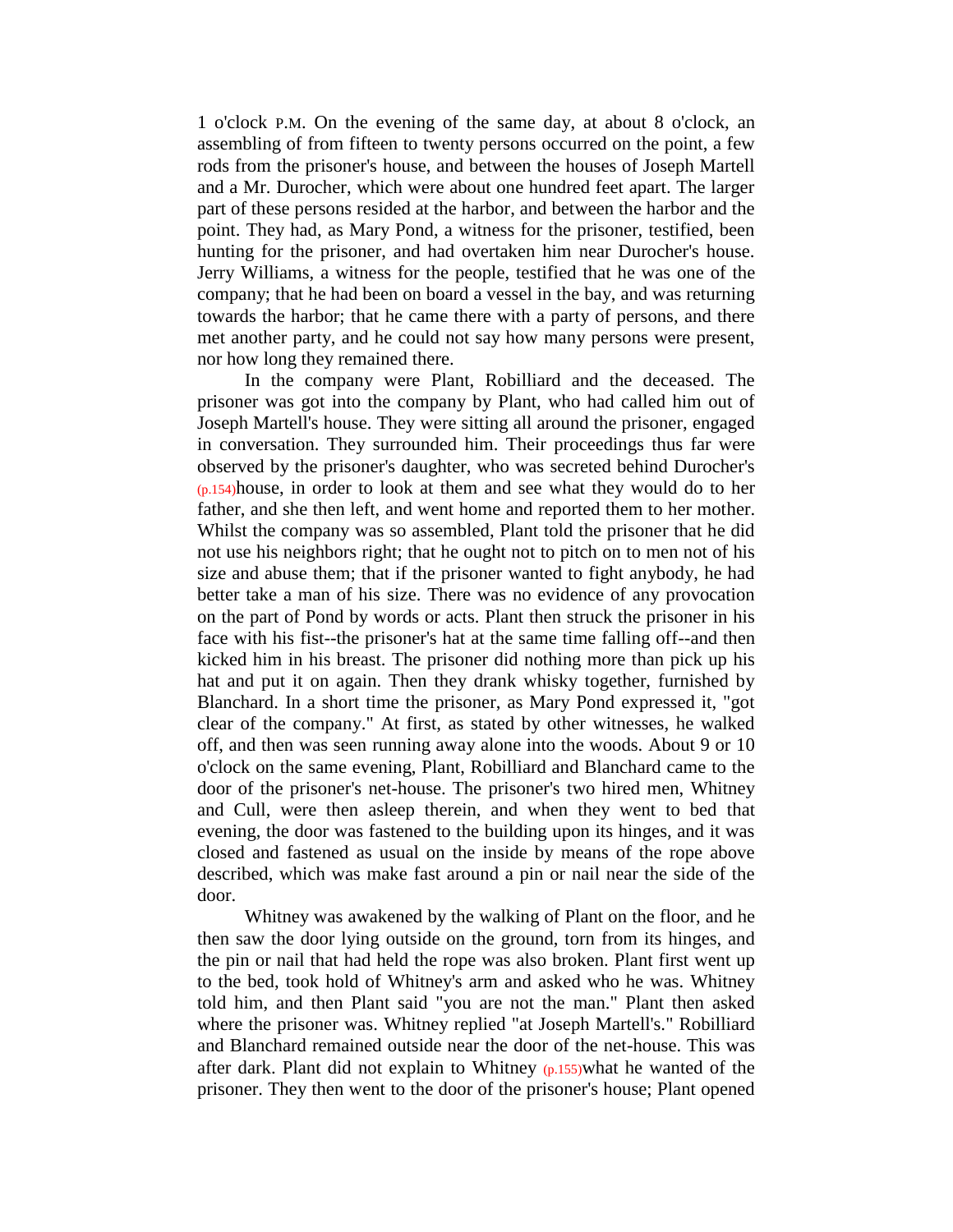it. They wanted the prisoner; Plant asked where he was; his wife replied "I do not know; go and see on board the little vessel." Plant said, "We have been there, and he was not there; we must have him absolutely; we have got business with him." She replied, "What business have you? It is just as well to say it to me as to him; what do you want to do with him? Say it to me and I will tell him." They said, "No, we must have him to-night; we do not wish to tell you; we will tell him," and they then went away towards the point to hunt for him. When they came to the door there were about twenty persons behind the house.

Just after this occurrence the prisoner came home, stayed from five to ten minutes, went away, and slept all night at the house of a near neighbor, Joseph Martell. Between ten and eleven o'clock the same evening, Plant, Robilliard, and the deceased, went to the house of Thomas Ward after he had gone to bed, but for what purpose was not shown.

On the next day, Friday, the prisoner was away from home most of the day, and Whitney saw him but once or twice. He came to the house of Joseph Martell on that day, between ten and eleven o'clock in the forenoon, to get his pistol, saying he wanted it for his hired man. He obtained it, carried it away, but it was not loaded and had no lock.

On the same day, about noon, Plant and the deceased were in company near the house of Peter Closs; the prisoner was also present, and then the deceased was standing about one hundred feet off. Plant was heard to make threats against the prisoner. Plant said to the prisoner, "It is a good while since you have had a grudge against me; I must whip you to satisfy myself." Plant went near to the prisoner and told him not to say anything; if he  $(p.156)$ did he would give him slaps, or kicks. Plant then took a stone in his hand, and said, "Don't speak any more; I am a good Irishman, and will throw it at you." Pond did not say the least thing in reply to the threats, nor do anything; but went off quietly home. Immediately afterwards Plant went to the dock of Peter Closs, and there said that he must whip Augustus Pond, or pass for the biggest loafer on the earth.

On the same day, about two o'clock in the afternoon, Plant and the prisoner were together at prisoner's premises, when the prisoner took Plant into the net-house, where they drank together once. They were there about ten minutes.

On Friday night Plant did not go to bed. Plant, Robilliard, and the deceased were aboard some vessels near the shore from nine till about eleven o'clock in the evening, when they left the vessel. It was a bright moonlight night; the moon on this night was nearly full, and rose at ten o'clock and eleven minutes in the evening. Whitney and Cull went to bed in the prisoner's net-house, at about eleven o'clock in the evening. Before going to bed they set up the door in its usual place, and they soon went to sleep. None of the family in the prisoner's house went to bed this night, because they were afraid of Plant, Robilliard and the deceased.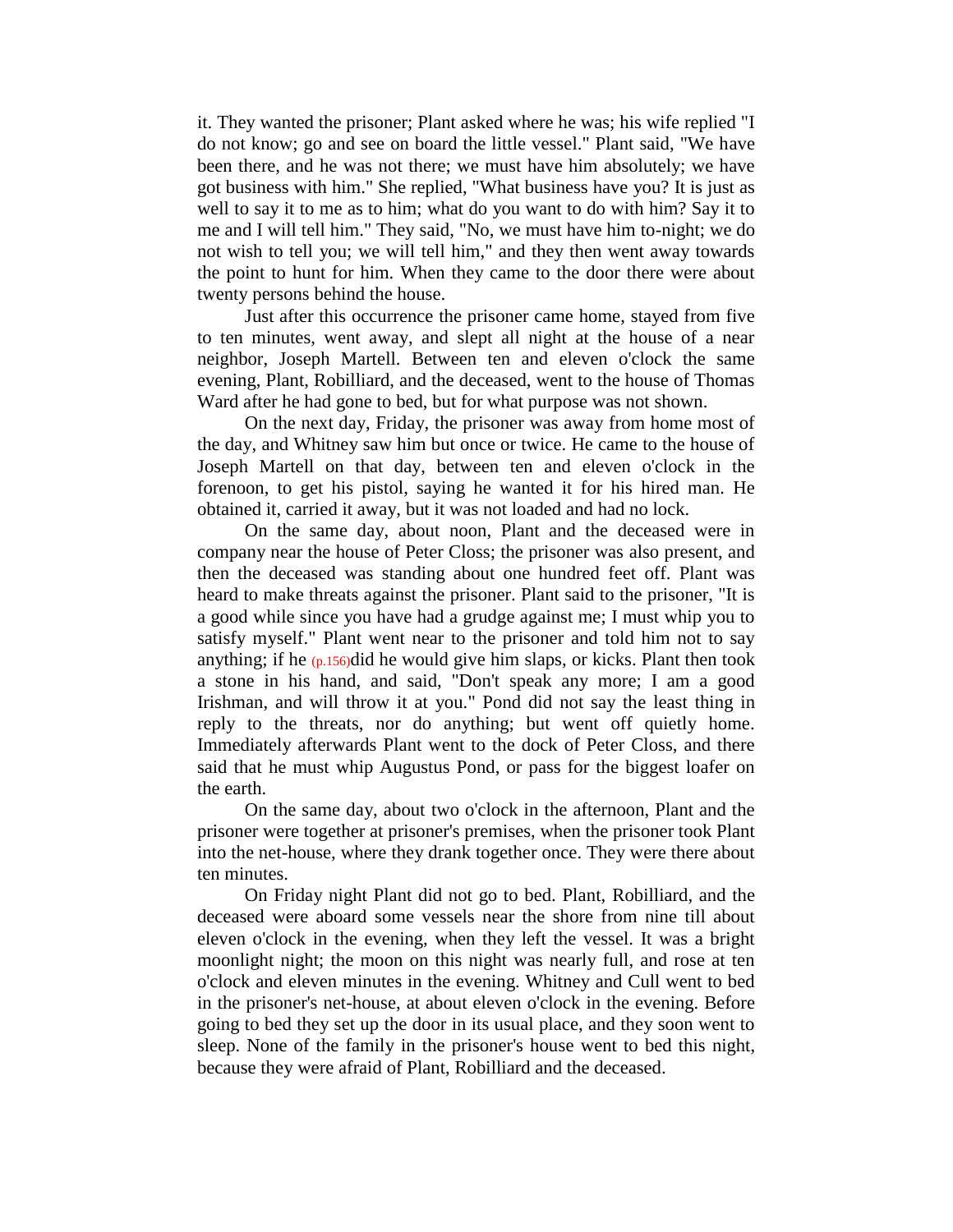Between one and two o'clock that night, Whitney was waked by boards being torn from the roof of the net-house, directly over his bed. Cull did not awake. Plant came inside and said, "Some one is tearing down the net-house; let us go out and give 'em hell." At this time the west side and a part of the roof of the net-house were torn down by Robilliard and the deceased, who were outside, whilst Plant was inside the building. The whole three, Plant, Robilliard and the deceased, then went to the door of the prisoner's house, and as to what there transpired at the door, the prisoner's daughter, Mary Pond, testified as follows:(p.157)

> Plant shook the door and said, "Open the door;" mother answered, "No, what will I open the door for?" Plant said, "We want the master of the house." Mother asked, "Why do you want to see him?" Plant answered, "We have business with him." Mother said, "He is not here, and it is just as well to say it to me as to him." Father then got off the bed and got under it. Plant shook the door again and said, "Open the door; we want to search the house." Mother replied, "I told you he is not here." Plant then asked for some crackers. I went and got them, whilst mother stood by the door, fastening it. She took the crackers and tried to give them through a crevice between the logs near the door. Blanchard did not want to take them through the crevice; he wanted the door opened, but finally took them through the crevice. Plant then again said, "Open the door." Mother refused. He then again said "open the door or you will regret it." Mother replied, "No, I will not open it." Father was then going to come out from under the bed; mother said to him, "For God's sake do not come out, it will be your death-blow." Father came out, but went under it again. Blanchard then asked for some sugar; I got it, gave it to mother, and she tried to give it to them through the crevice; they declined taking it through the crevice, and Plant said, "If you don't open the door you will regret it;" "open the door right away;" "open the door; it is Dave Plant, who speaks with you to-night; when Dave Plant tells you to open your door, you must open right away." She then slid the cord along, and opened the door from six to twelve inches, passed out the sugar; they did not take it, but Plant took hold of her arm and squeezed it; mother told him to let go; he answered, "No I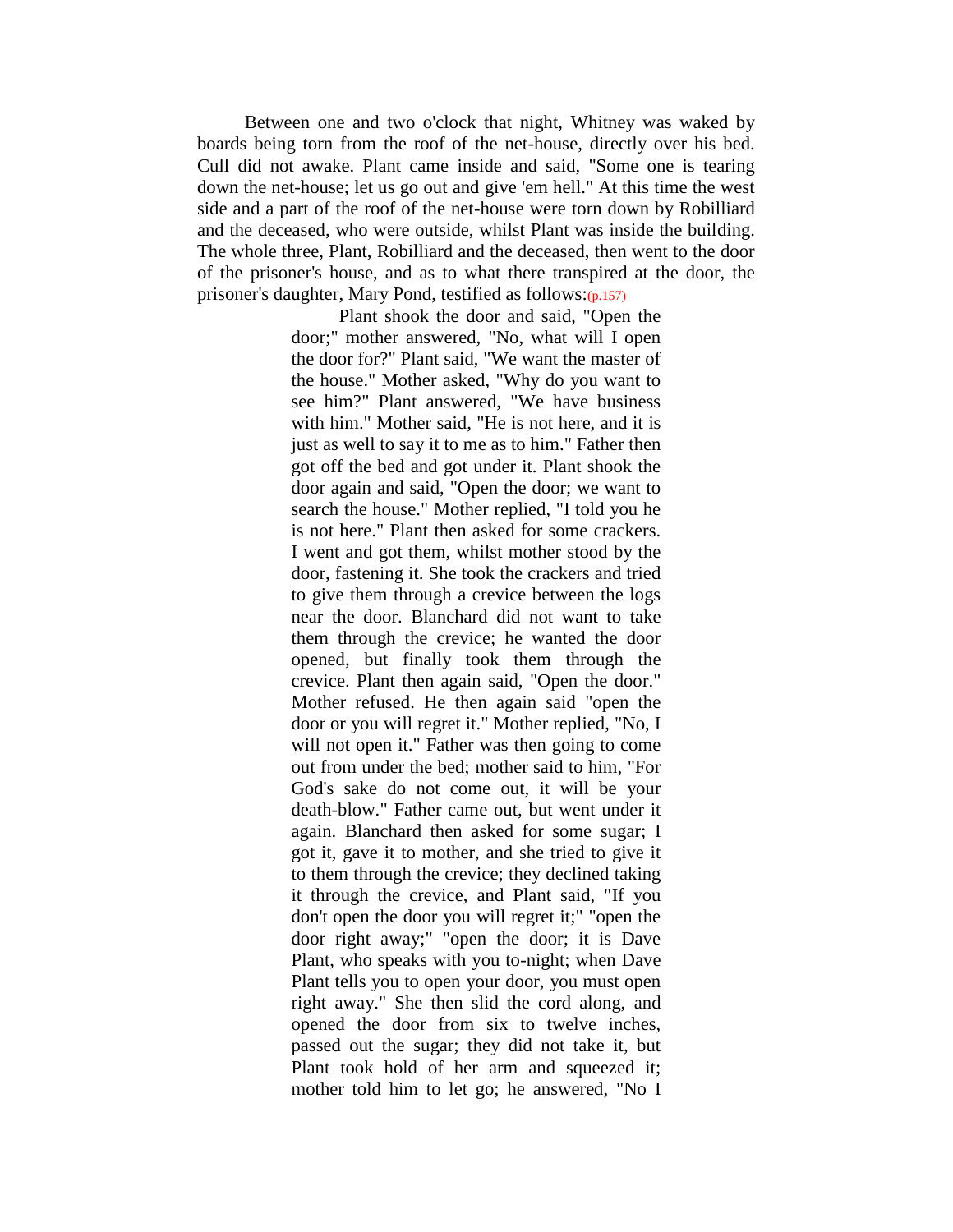will not, I want you to open the door." Mother fainted; she did not fall, but leaned on the door; they soon took the sugar and put it in their whisky. They then left, going towards the house of Louis Robinson. He lives in the  $(p.158)$ same house with Thomas Ward. As they left they said, "Let us go towards Robinson's and see."

The prisoner then came out of his house, went to the house of Peter Closs, a near neighbor and brother-in-law, there obtained a double-barreled shot gun, both barrels being already loaded with pigeon-shot. In about a quarter of an hour after he left his house, he returned with the gun, went into the net-house, looked around, and then went into his own house in company with Whitney. Whitney stayed in the house a few minutes, then came out, did not go to bed again during the night, and went towards Thomas Ward's, where he heard the parties making a noise.

Plant, Robilliard and the deceased went to Robinson's house and asked for Thomas Ward. Ward and the family were in bed. They were told by Mrs. Robinson that he was not within. They insisted that he was. They were then told by Mrs. Robinson that she had a sick child. They said they didn't care a damn, they would come in any way, and if they couldn't come through the door, they would come through the roof. Mrs. Robinson then told them that Ward was in their net-house. They went to find him there, but not finding him, came back to the door, and said they would break the door open or come through the roof. Then Ward, who was in the house, spoke and told them to wait and he would go out. Ward got up, dressed himself, and went out. Plant asked Ward to go around with them. Ward refused. Plant asked Ward if he was afraid. Ward said he was afraid of going with them, they acted so mean. The deceased then put his hand on Ward's shoulder, and told him not to be afraid, as they were not going to hurt him. The deceased then asked for something to eat. Ward went into the house to get something to eat, and whilst he was in for that purpose, the deceased stood by the door and told Ward not to be afraid, he wouldn't let any one in. Ward (p.159)came out with some bread and butter, and gave it to all three, which they ate. While eating the bread and butter the deceased said, "We have torn down half the nethouse of Augustus Pond, coming along, and have left the rest, so when we go back we will have the rest of the fun." He also said, "I want to see Gust Pond; he abused an Irishman, and I want to abuse him just as bad as he abused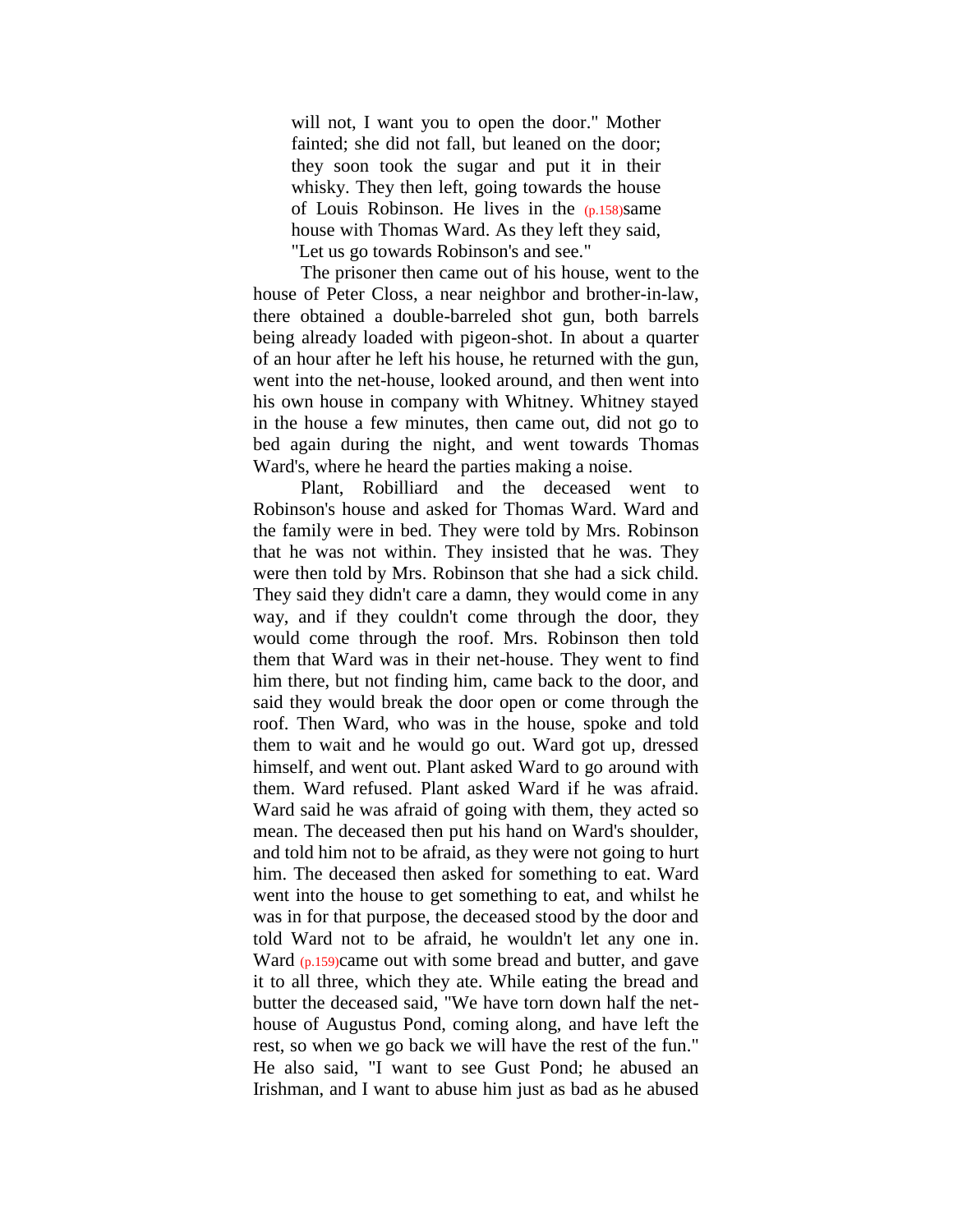the Irishman." He also said, "Pond has to be abused any way." He further said, "Thomas, this is good bread; I don't know but it may be the last piece of bread I'll eat." On this same occasion Plant said, "I must have a fight with Gust Pond, and if I cant whip him, Isaac will whip him."

The deceased was then standing by the side of Ward, and had his hand on Ward's shoulder. Plant spoke of the three as being an army, and said that he was captain, Robilliard was Bonaparte, and Blanchard was the soldier, and was to do what they ordered. Plant said he had wanted Blanchard to go into prisoner's house, and he was going to punish him by drinking three times to his drinking once, for not doing as he was told to do. Plant and Robilliard drank twice by the door. Ward then went into his house, and Plant, Robilliard and the deceased, went away towards George Porkains' house.

They soon returned, and in passing Ward's house, they were heard to say that "they were going back again; were going to find him, and to whip him, or have the soul out of him." In passing, the deceased stopped by Ward's net-house. Plant and Robilliard went on towards the prisoner's house, and when they were two or three hundred feet from Ward's, as judged by the sound, Plant halloed for Isaac Blanchard, thus: "Isaac, come along; are you afraid? What in hell is the use of being afraid? Follow me, you follow a man." Blanchard replied, "I am not afraid," and he then went in the direction of the prisoner's house. $(p, 160)$ 

Plant, Robilliard and the deceased, then went to the door of the prisoner's house. They asked admission, which was refused by the prisoner's wife. She asked what they wanted. They replied that they wanted the master of the house, and that they wanted to come in and search the house. They were not admitted. The door was fastened with a cord.

The whole three then went to the prisoner's nethouse. Robilliard and the deceased stood outside, and they commenced tearing down the net-house; at the same time Plant went inside, where Dennis Cull was sound asleep in bed. The first that Cull knew was his being pulled out of bed on to the floor. Plant was on top of him with his hand on his throat, choking him. Cull asked who it was choking him, but got no answer. Just at this time, whilst Plant was in the net-house and Robilliard and the deceased were tearing it down, the prisoner came to the door of his house, opened it, and halloed thus: "Who is tearing down my nethouse?" To this there was no response.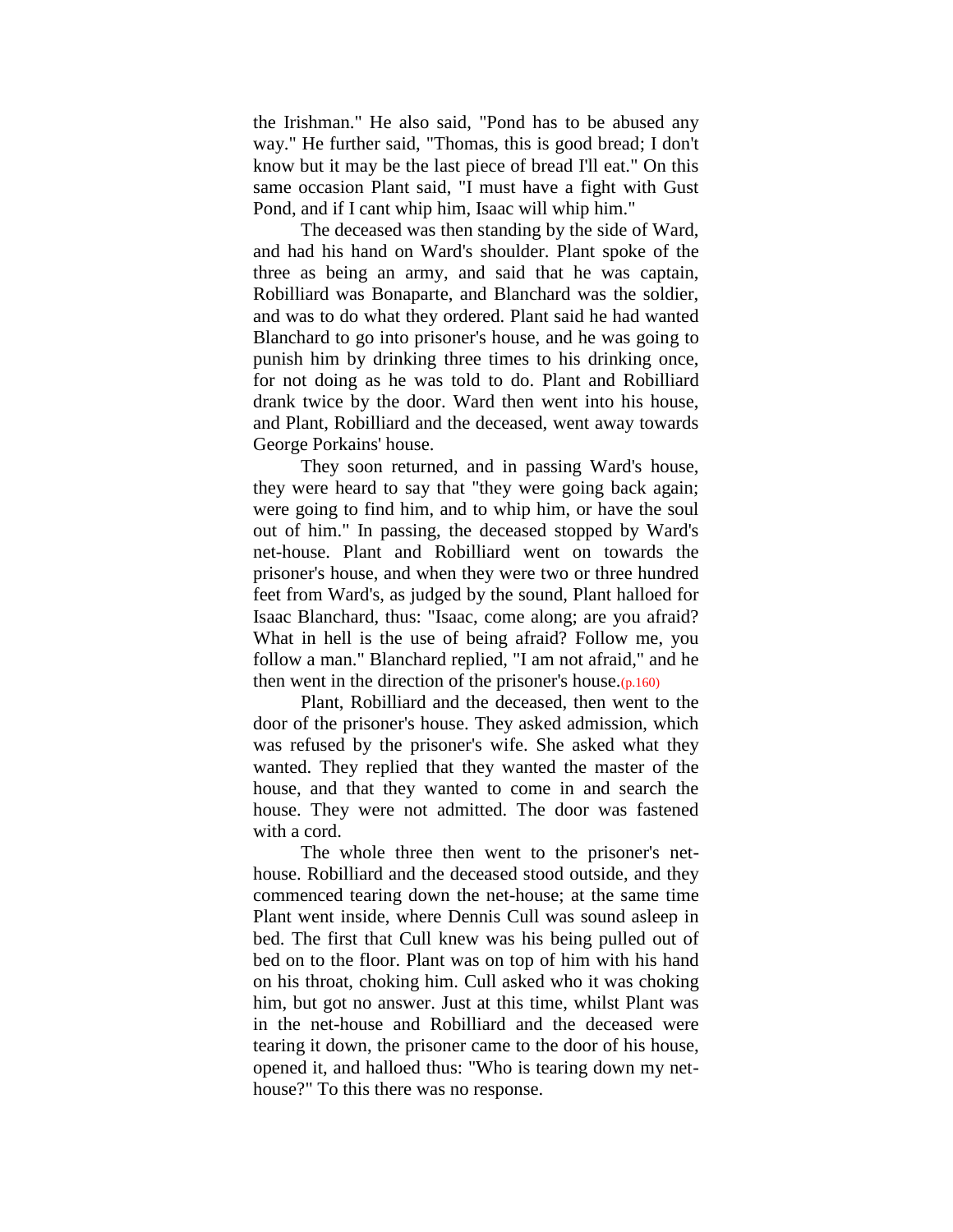Near or about the same time, the voices of a woman and child were heard crying near the prisoner's house, and by the woman's voice the words "For God's sake" were spoken twice.

The boards were rattling at the same time that these voices of the woman and child were heard. The prisoner said, "Leave or I'll shoot," and after this the tearing down of the net-house continued. In about half a minute after the first order to leave, the prisoner said again, "Leave, or I'll shoot." These orders to leave were spoken with a loud voice.

A little before the firing of the gun, and whilst Plant was in the net-house, the cries of Cull were heard in the net-house. He halloed as if he was in pain. He did not speak, but halloed twice.

The boards stopped rattling about three or four seconds (p.161)before the gun was fired, and the gun was fired from, two to four seconds after the prisoner's second order of "Leave, or I'll shoot."

The gun was fired a little before daybreak, on the morning of Saturday, the 18th of June. It was proved clearly that the prisoner fired it. It was a double-barreled shot gun, loaded with pigeon shot. Only one barrel was discharged.

The deceased was found dead the next morning, a little after daylight, in a small path in the bushes, about two hundred and twelve feet from the door of the prisoner's house, with wounds upon his person from pigeon shot, sufficient to cause death.

On the same morning, after daybreak, and before sunrise, the prisoner, at the house of Mr. Beaudoin, his father-in-law, and who lived near, met his brother Louis Pond, who was constable and acting as such, and residing at Seul Choix. Prisoner said to his brother that he had come to give himself up to him, to take him for what he had done; and that he wanted to reach Beaver islands, to give himself up to the law. The Beaver islands are about twentyfive miles from Seul Choix. He addressed these words to his brother: "I come and surrender myself to you." His brother did not take him, because, as he said, the prisoner's men understood the matter better than he did, and at that time the brother did not think of his being a constable, as he was very much confused and excited from the occurrence. The prisoner then engaged his two hired men, Whitney and Cull, to go with him to Beaver islands. On applying to Whitney for the purpose, he said to him that he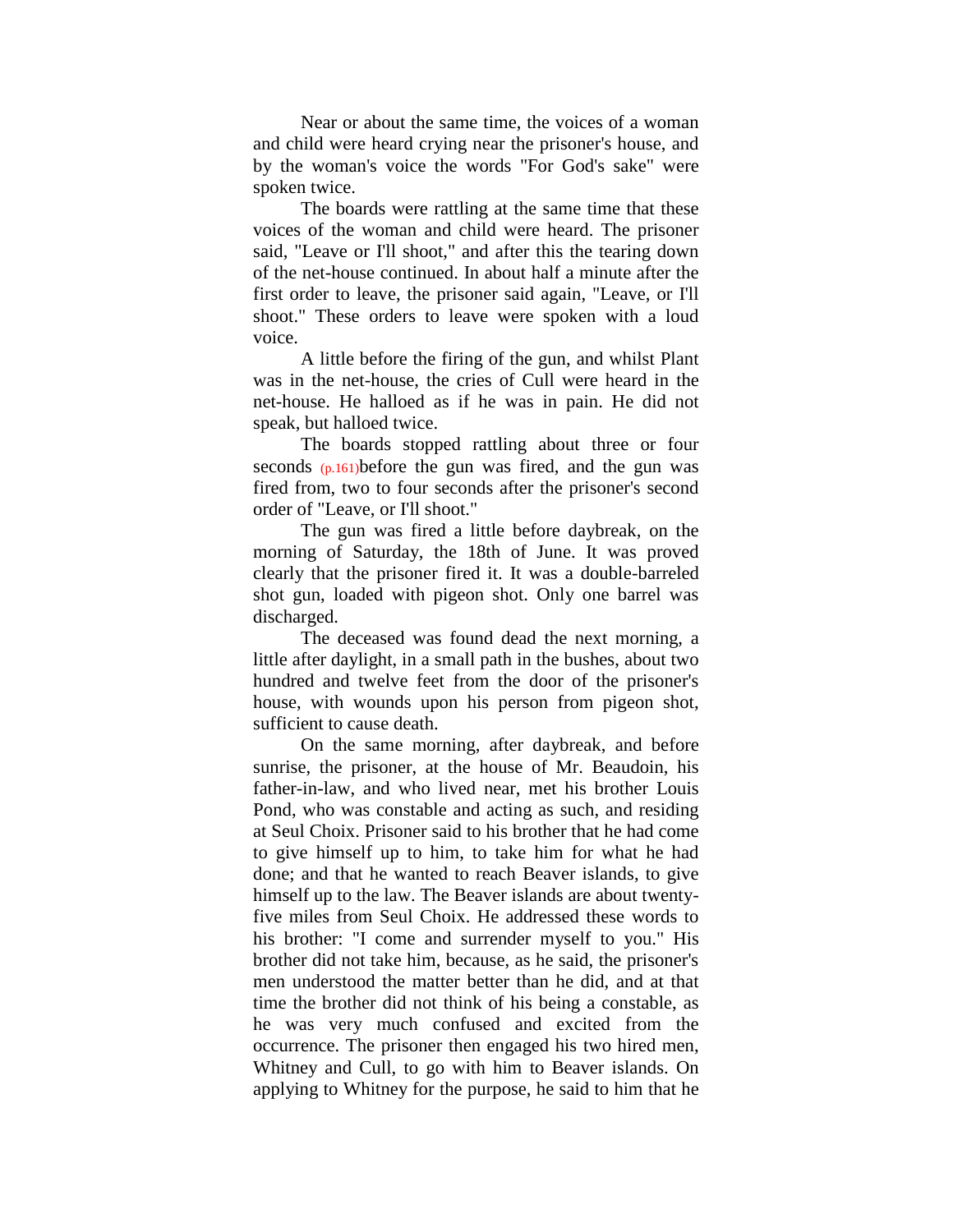should have to go to Beaver islands to give himself up, and requested them, Whitney and Cull, to go with him and row the boat. Whitney and Cull started with him for Beaver islands about sunrise, in a boat, and when within about seven miles of said islands, they were overtaken by a boat from (p.162)Seul Choix, containing Plant, Robilliard and three other persons, who took the prisoner into their boat, one of them being a constable, and brought him back to Seul Choix, and from there he was brought to the jail at Mackinac for confinement.

Wilson Newton was sworn as a witness for the prosecution, and he testified as to the different conversations and statements of the prisoner at different times concerning the homicide, after its occurrence. Upon his examination in chief, he testified that the prisoner said that Robilliard was on the roof of the net-house pulling the boards off; that Blanchard stood on the ground catching them, and he came out of his house and shot Blanchard, though he thought he had missed him because he ran; that he couldn't tell how many there were together; that he fired into the pile, and as near as he could judge there were two or three; that Blanchard was on the run when he fired, and he fired with a shot gun that he got from a brother-in-law; that Blanchard stood with his side partly towards him, and that he couldn't tell how far it was to Blanchard from where he fired.

On the cross-examination, the witness testified that the prisoner conversed with him fully and freely about the homicide. Prisoner told him the object of his going to Beaver islands. He told the particulars of the homicide, as witness supposed, but witness was not sure that he (witness) recollected all. The prisoner explained to witness why he shot, and said that Plant, Robilliard and the deceased were prowling around his shanty; that they had been to his house more than once that night; that they wanted to come into his dwelling-house; that they tried to get in, and his wife held the door; that she kept the door fast, and barred or held them out; that the first time they came they tore a part of the roof boards off; that he was under the bed when they were at the door, and he gave as a reason for going under the bed, that he was afraid of them;  $(p.163)$ that there was a quarrel between him and Plant; that he was afraid they would flog him; that he had kept away from them from Thursday night to Saturday morning; that he had kept out of their sight as much as he could; that he had kept dodging them; that they threatened to tear down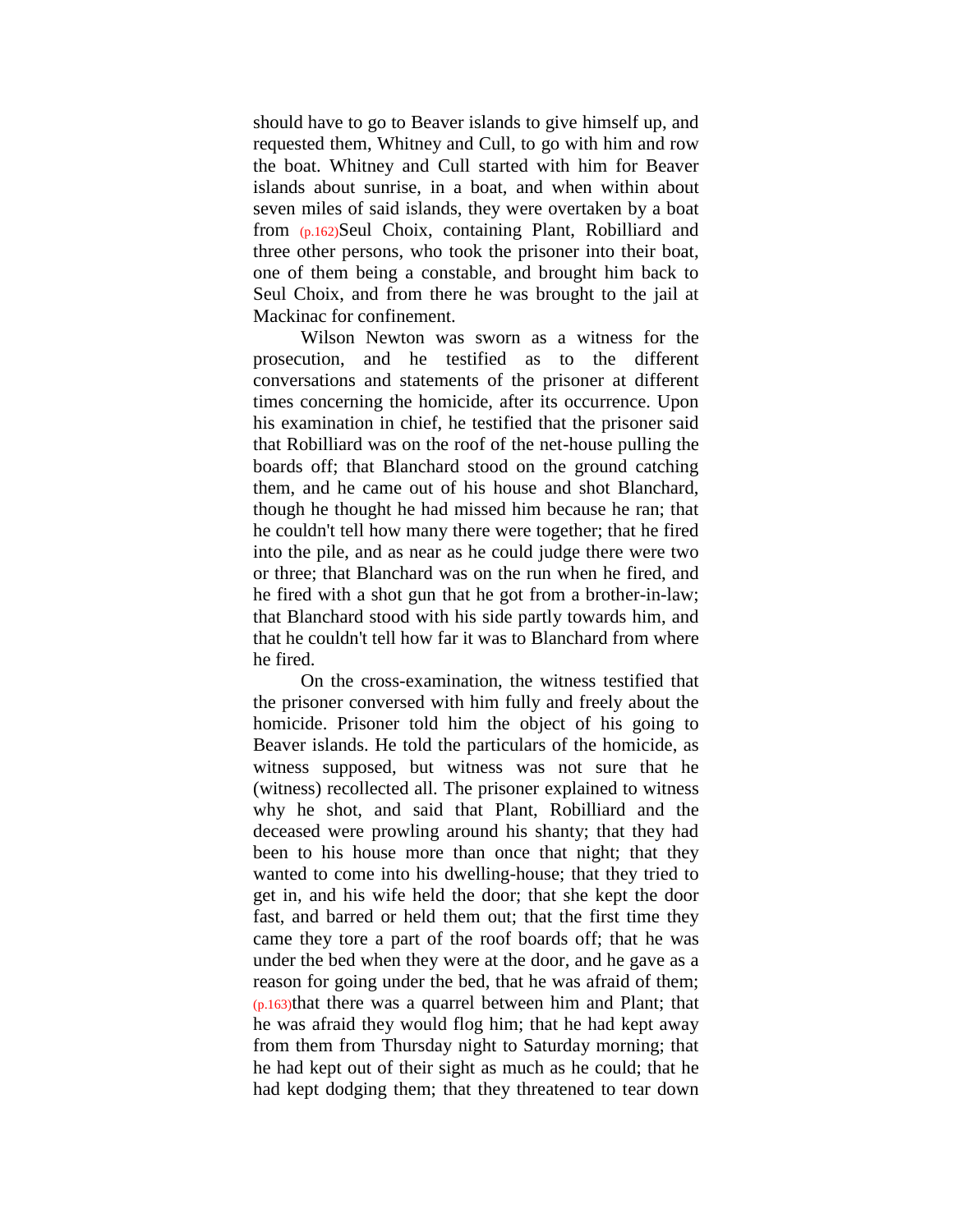the roof of his dwelling, but was not positive whether prisoner said they threatened to do this the first or second time they came on Friday night; and prisoner said he was afraid they would pull his heart out if they got hold of him, or his heart's blood, or something like that; and anyhow conveyed the idea that he was afraid of his life.

Some further evidence was given, and some questions arose as to the admissibility of evidence, but as these were not passed upon in this court, that portion of the bill of exceptions which presents them is omitted.

After counsel had summed up the cause, the court charged the jury generally in regard to the law of homicide as applied to this case, and further instructed them as follows:

1. In regard to the ground of self-defense, the jury must be satisfied from the evidence that it was rendered necessary from an attack then made upon the prisoner's person, by which his life was endangered, or he was in peril of great bodily injury, and such consequence could not otherwise be avoided; that in such cases it is the duty of the party to use other means, by retreating, or otherwise, if he can so avoid the apprehended consequence; that he can only resort to the taking of life by a deadly weapon when the attack is being made so suddenly, and under such circumstances, that he could not, by retreating or otherwise, avoid the apprehended injury; that the circumstances must appear from the evidence to have been such as to warrant this belief, and induce this conviction in the mind of the accused.

2. As to another ground of defense, the defense and protection of Dennis Cull, the prisoner's servant, the court charged in like manner, that the jury must be satisfied that  $(p.164)$ there was a like necessity from a like assault upon his life or person; and that if the jury should find from the evidence that the prisoner thus took the life of the deceased, either in self-defense or in defense and protection of Cull, that they should acquit the prisoner.

3. As to another ground of defense, the attack upon and destruction of the prisoner's building called the nethouse, the court charged, that while the prisoner would have a right to use ordinary measures to protect his nethouse from injury and destruction, and to use force for that purpose, yet he had no right for that purpose to resort to a deadly weapon, and to take the gun, shoot and kill the deceased; that the resort to and firing of the gun for this purpose was unlawful, and the homicide in respect to this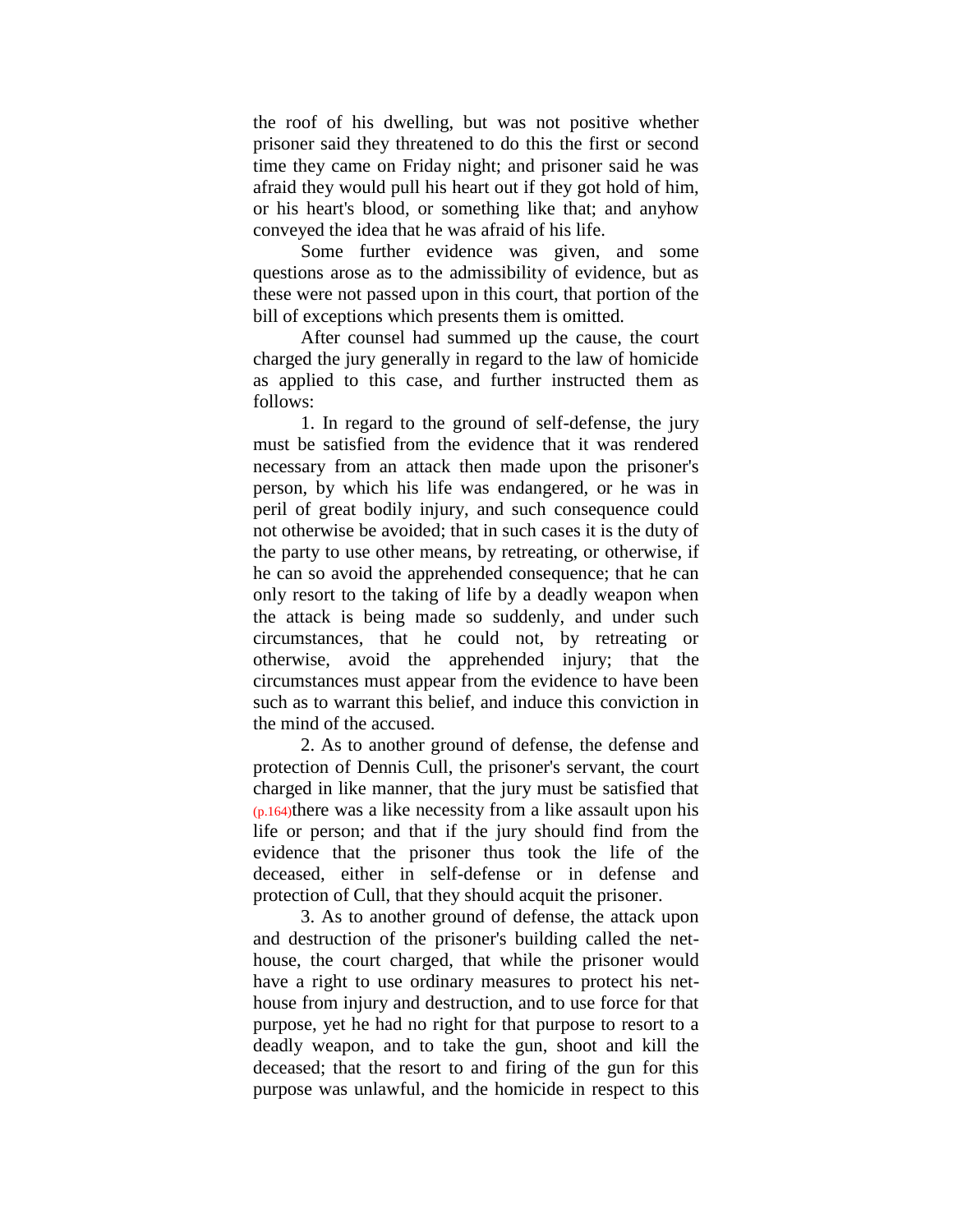alleged ground of defense was without sufficient excuse or justification; that the attack upon his building, and the injury to it, were a legal trespass for which he might seek and have redress in the courts, but that he had no right to repel the same by firing the gun and shooting the deceased.

To this third instruction the prisoner excepted.

The prisoner, by his counsel, then prayed the court to instruct the jury:

1. That if, from all the evidence and circumstances proved, the jury find the prisoner had reasonable ground to believe that there was a design to destroy his life, or commit any felony on his person, and that the deceased was either the principal in such design, or present as accessory, the killing of the deceased will be excusable homicide, although it afterwards appear that no felony was intended.

Which instruction the court refused to give as prayed, but did instruct the jury as so requested, with the following addition and qualification: "That it must also appear from the circumstances that the taking the life of the deceased was necessary for the purpose of saving his own  $(p.165)$ life, or protecting himself from such felony upon his person, and that the intent was then about being executed."

2. That if from all the evidence and circumstances proved, the jury find that the prisoner had reasonable grounds to believe that there was a design to destroy the life of the prisoner's servant, Dennis Cull, or commit any felony upon his person, and that the deceased was either the principal in such design, or present as accessory, the killing of the deceased will be excusable homicide.

Which instruction the court refused to give as prayed, except with the following qualification and addition: "That it must also appear that the intent was then being executed, and that the taking the life of the deceased was necessary for saving the life of the servant, or protecting him from such felony."

3. That if from all the evidence the jury find, that the homicide was committed in repelling the commission of a felony, or atrocious crime against the person of the prisoner, or of his servant, and if from all the evidence and all the circumstances as proved, the jury find that the prisoner used only the reasonable and necessary means to prevent it, the act of killing will be excusable homicide.

Which instruction the court refused to give as prayed, but did instruct the jury as requested, with the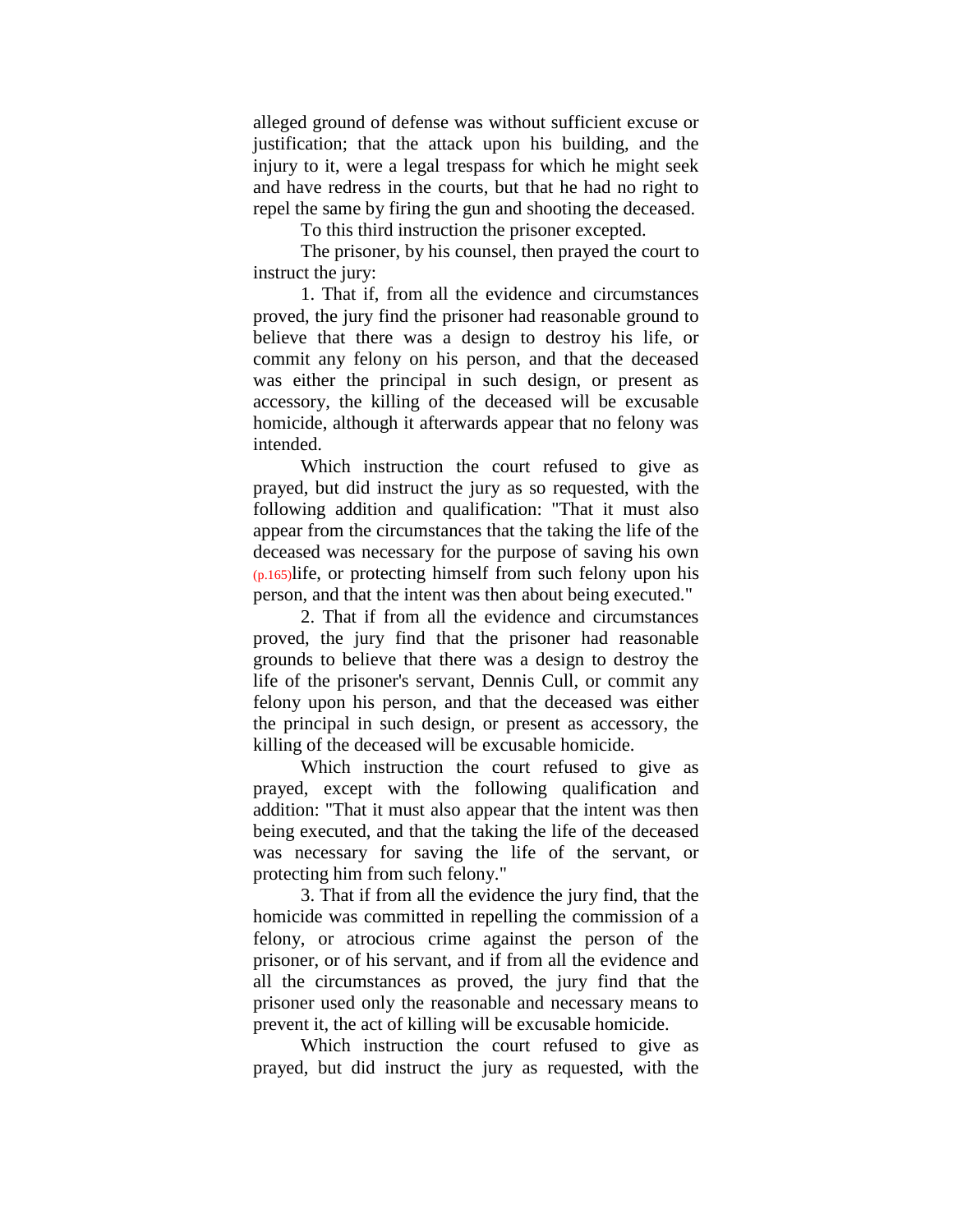following addition and qualification: "If it could not otherwise be avoided."

4. That if from all the evidence, the jury find that the homicide was committed in repelling the commission of a burglary or other felony upon the dwelling of the prisoner, and if from all the evidence and all the circumstances as proved, the jury find that the prisoner used only the reasonable and necessary means to prevent it, the act of killing will be justifiable homicide.

5. That if from all the evidence, the jury find that the net-house of the prisoner was an appurtenance, or outbuilding, of the prisoner's dwelling, and parcel of the messuage, (p.166)and was regularly and ordinarily slept in at the time of the homicide by the prisoner's servants and members of his family, it was a dwelling within the meaning of the law; and if they further find, that the homicide was committed in repelling the commission of a burglary, or other felony on said building, by the deceased, either as principal or accessory, and the prisoner used only the reasonable and necessary means to prevent it, the act of killing will be justifiable homicide.

6. That if from all the evidence, the jury find that the homicide was committed in repelling the commission of an atrocious crime against the prisoner's property, by the deceased as principal, or as aider and abettor, and that the prisoner used only the reasonable and necessary means to prevent it, the act of killing will be justifiable homicide.

7. That if from all the evidence, the jury find that the deceased was engaged at the time of the homicide as principal or accessory, in breaking and entering in the night time the prisoner's dwelling, with intent willfully and maliciously to destroy or injure the same, or to commit any other felony, and if they further find that the homicide was committed in repelling the same, and the prisoner used only the reasonable and necessary means to prevent it, the act of killing will be justifiable homicide.

8. That if, from all the evidence, the jury find that the homicide was committed in repelling the willful and malicious destruction or injury of the prisoner's building, and the prisoner used only the reasonable and necessary means to prevent it, the act of killing will be justifiable homicide.

9. That a man's house is his castle, and that the making an attack upon a dwelling, and especially in the night, the law regards as equivalent to an assault upon a man's person; and if from all the evidence, the jury find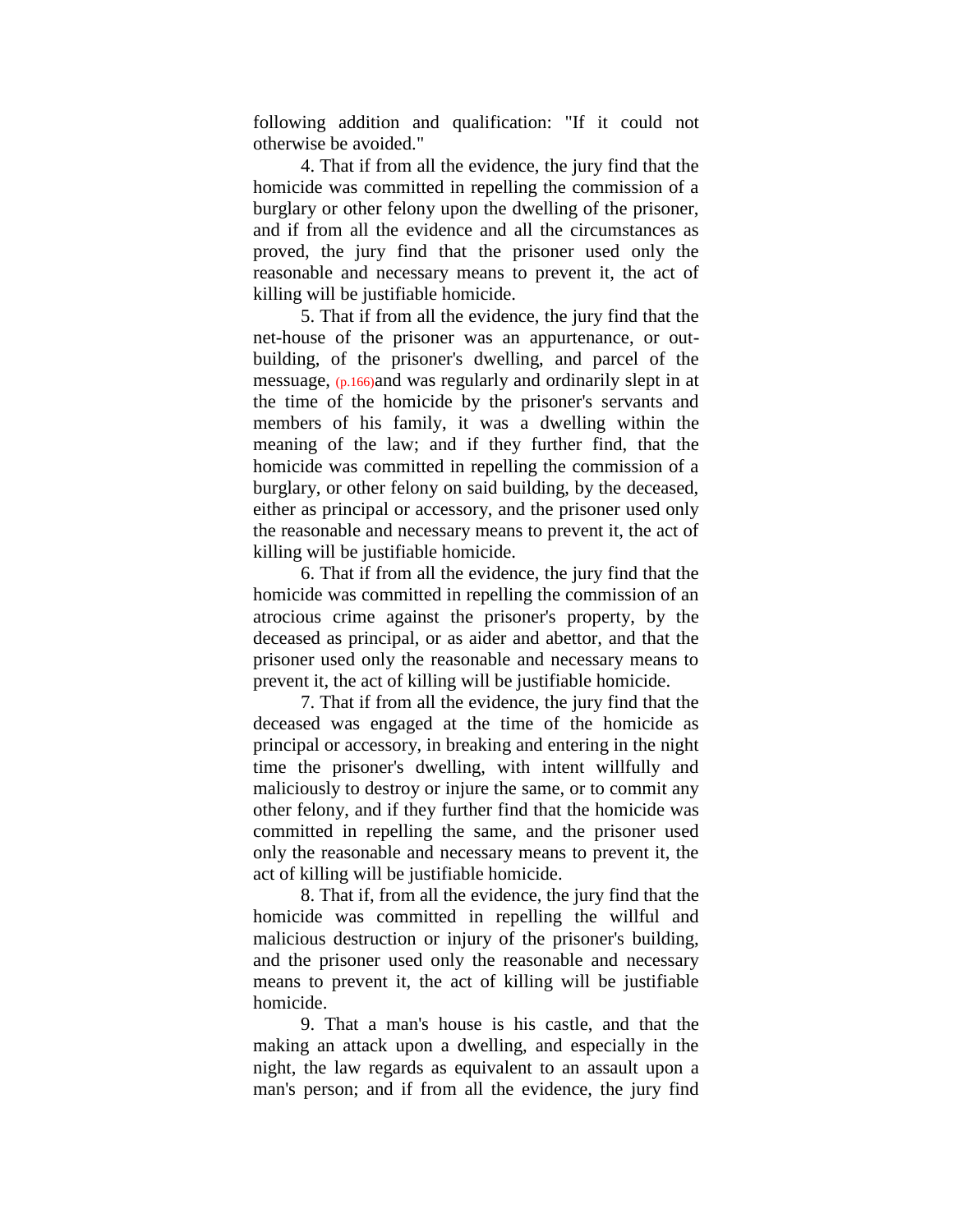that the homicide was committed in repelling a willful, malicious and destructive attack upon the prisoner's dwelling, in such case the prisoner was not bound to retreat or abandon the dwelling  $(p.167)$  to his adversary. And if the jury then find that the prisoner used only the reasonable and necessary means to prevent the attack, the killing will be justifiable homicide. Which said instructions, numbered 4, 5, 6, 7, 8 and 9, the court refused to give, and the prisoner excepted.

10. That the prisoner had a right to judge and act upon the facts and circumstances which surrounded him, and as they appeared to him at the time of the homicide, and if from all the evidence, the jury find that the homicide was committed in repelling the *willful and malicious destruction of the prisoner's building*, and the prisoner used only the reasonable and necessary means to prevent it, the act of killing will be justifiable homicide.

Which said instruction the court refused to give as prayed, except with the following addition and qualification: "but he could not take life in so doing, or use a dangerous or deadly weapon for that purpose."

As to the fourth instruction above prayed, the court had in the general charge to the jury, instructed them that a man's dwelling-house is his castle; that if the deceased and those acting with him, had made an attack on the dwellinghouse occupied by the prisoner with his wife and children, and attempted to break and enter it for any unlawful purpose, the prisoner would have the right to repel the same by force, and prevent its consummation, and in doing so, take life, if necessary for that purpose, and the court had already charged fully as above shown, in relation to the alleged injury to, and destruction of the net-house. Said fourth instruction was refused, because the court had already charged fully in respect to it; and further there was no evidence, nor was it insisted or claimed that there was any, tending to show such burglary or felony upon the dwelling-house occupied by the prisoner with his wife and children. But the prisoner's counsel claimed and insisted, that the net-house, under the evidence, was in law a dwelling-house of the prisoner, and that on that ground, and on the evidence, the jury should be instructed as in said fourth instruction above prayed. $(p.168)$ 

As to the seventh instruction above prayed, the court had already fully charged as above stated in reference to the fourth instruction, and there was no evidence, nor was it insisted or claimed that there was any, tending to show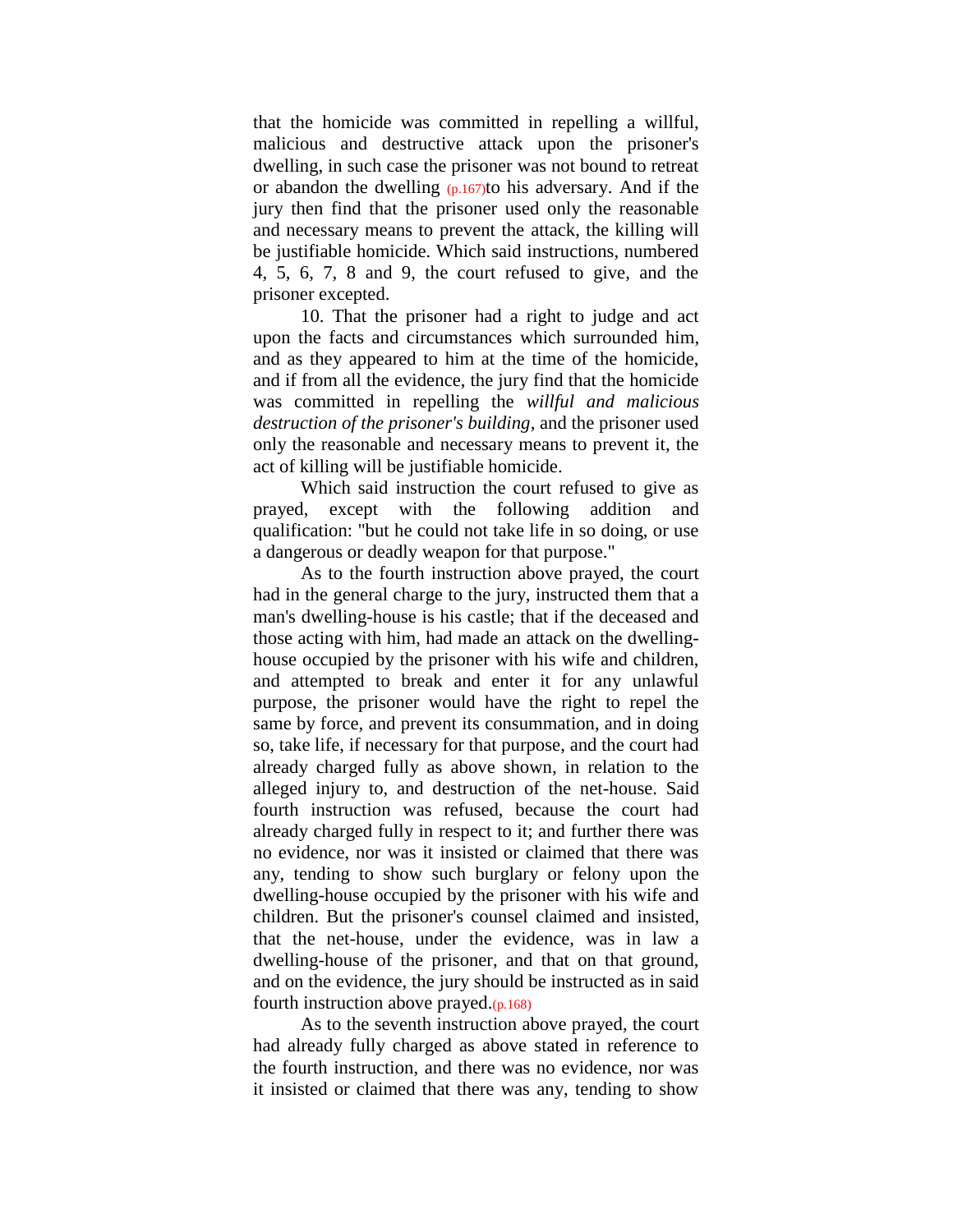any such attack upon the prisoner's dwelling occupied by him with his wife and children, and so also as to the ninth Instruction above prayed.

The subject of the 5th, 6th and 8th instructions above prayed, the court thought had already been covered by the general charge as above shown, in reference to the defense alleged, based on the attack upon and injury to the nethouse.

The jury having found the prisoner guilty of manslaughter, the court sentenced him to confinement at hard labor in the state prison for the period of ten years.

*Buel & Trowbridge*, for plaintiff in error:

The *main* questions arising in this case are:

1st. Whether the prisoner had a right to act upon the circumstances as they appeared to him, and whether he would be justified if he committed the homicide in the real and honest belief that he or his servant were in great danger of death or serious bodily harm, although it should afterwards turn out that he was mistaken, and there was in fact neither design to do harm or serious injury, nor danger that it would be done.

"When from the nature of the attack, there is *reasonable ground to believe* that there is a design to destroy his life, or commit any felony on his person, the killing of the assailant will be excusable homicide, *although it should afterwards appear that no felony was intended*:" *Commonwealth v. Selfridge, Whart. Hom., app. 417, 456*.

The Supreme Court of this state has adopted the decision in Selfridge's case *in totidem verbis*, and commented on it as expressing the well established and recognized doctrine on this subject: *People v. Doe, 1 Mich., 457*.(p.169)

The *intent* constitutes the essence of every crime; and therefore if a man kill another, really and honestly *believing* himself to be in great danger of death or serious bodily harm, it is neither murder nor manslaughter, but self-defense; and he will be held excusable, although it should afterwards turn out that he was mistaken, and there was really no necessity for the extreme measure: *Granger v. State, 5 Yerg., [459](http://www.2ndlawlib.org/court/state/13tn459.html)*.

This doctrine is fully sustained by the following authorities: *Shorter v. People, 2 Comst., 197, 202*; *Mead's Case, 1 Lewis C. C., 184, cited in* Roscoe's Cr. Ev., 771-2; *People v. Rector, 19 Wend., 589*; *U.S. v. Wiltberger, 3*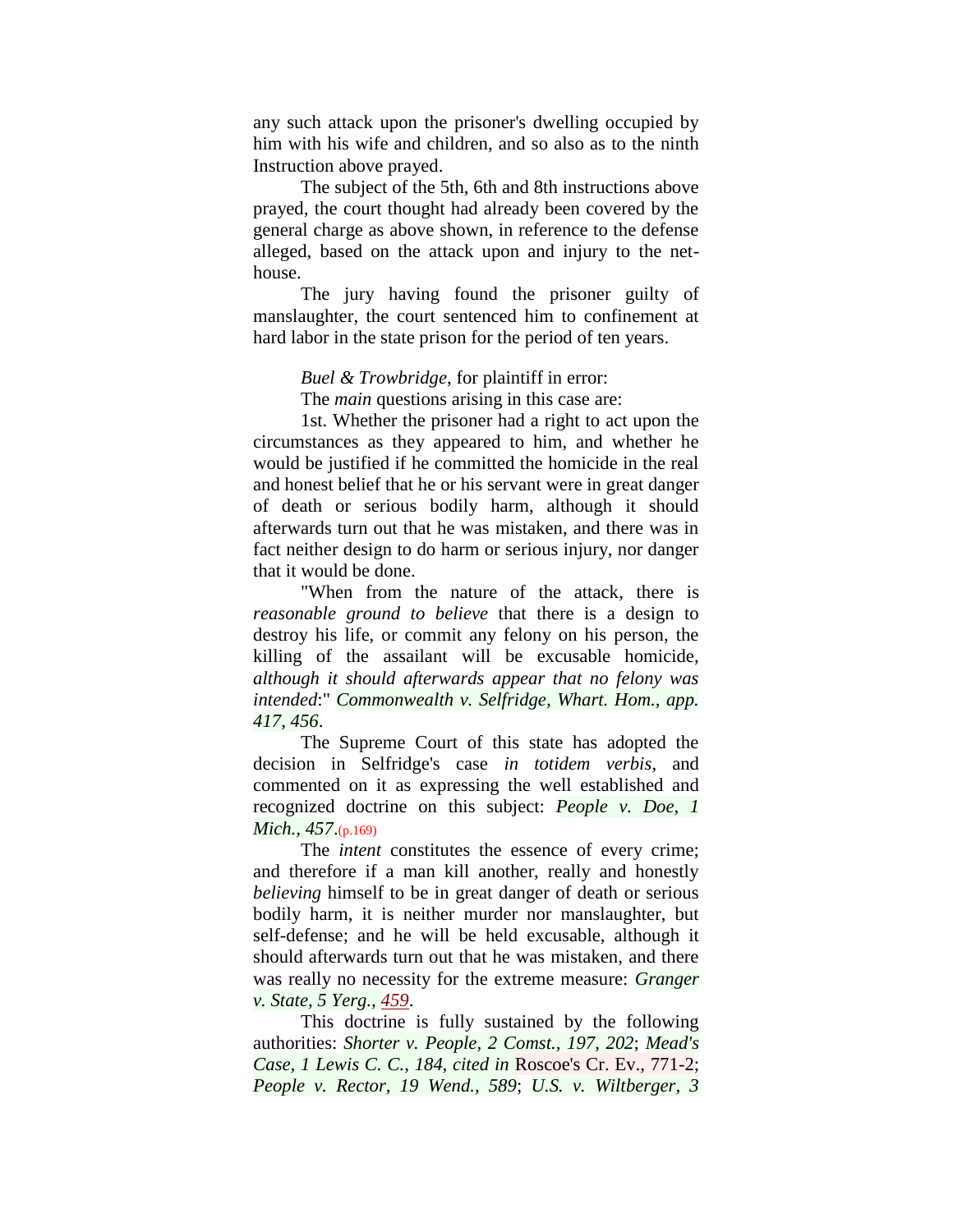*Wash. C. C., 515, 521*; *Scully's Case, 1 C. & P., 319*; *Commonwealth v. Riley, Thatch. C. C., [475](http://www.2ndlawlib.org/court/state/thaccc471.html#pg475)*.

2d. Whether, under the evidence and circumstances as proved, the "net-house" was a dwelling of the prisoner.

Any house for the dwelling and habitation of man is a dwelling-house, wherein burglary may be committed: *2 East P. C., 491*; *Armour v. State, 3 Humph., 387*.

A dwelling-house need not be under one roof. It may be a cluster of separate buildings, and it includes the outhouses and all buildings in the cluster appurtenant and auxiliary, being parcel of the messuage, and within the curtilage, and which are subservient to the main dwelling for the purpose of habitation: *1 Bish. Cr. L.*, §§ *165, 170, 171*; *3 Greenl. Ev.*, § *80*; *Whart. Cr. L.*, §§ *1557, 1560, 1561*; *Rex v. Walters, 1 Moody, 13*; *Rex v. Clayborn, Russ. & Ry., 360*; *State v. Langford, 1 Dev., 253*.

An inclosure or fence is not essential: *1 Bish. Cr. L.*, § *171*; *3 Greenl. Ev.*, § *80*; *People v. Taylor, 2 Mich., 250*.

But if the net-house, as an out-building, was not legally part of the prisoner's main dwelling, *then it was a distinct dwelling of the prisoner if slept in by his servants*: *1 Bish. Cr. L.*, § *166*; *Rosc. Cr. Ev., 348*; *Whart. Cr. L.*, § *1562*; *Westwood's Case, Russ. & Ry., 495*; *Stock's Case, 2 Taunt., (p.170)339*; *Russ. & Ry., 185*; *Smith's Case, 1 Moody & Rob., 256*; *Armour v. State, 3 Humph., 379*.

3d. Whether the prisoner had a right to resort to the use of deadly weapons in repelling the willful and malicious destruction of his building.

Blackstone says, that "such homicide as is committed for the *prevention* of any forcible and atrocious crime, is justifiable by the law of nature, and also by the law of England as it stood as early as the time of Bracton:" *4 Bl. Com., 180*.

A man may repel force by force in defense of his person, habitation or property, against any one who manifestly intends or endeavors by violence or surprise to commit a known felony on either, and if he kill him in so doing, it is justifiable homicide: *1 East P. C., 271*; *Foster, 273*; *2 Bish. Cr. L.*, §§ *553, 569*; *Gray v. Combs, 7 J.J. Marsh., [482](http://www.2ndlawlib.org/court/state/30ky478.html#pg482)*; *U.S. v. Travers (Justice Story's opinion), 2 Whart. Cr. C., 497*; *Hinchliff's Case, 1 Lewin Cr. C., 168*. See also the law of riots and riotous homicide: *Whart. Hom., 352*; *Whart. Cr. L.*, § *1024*. It must logically follow from this rule, that a man may use whatever force may be necessary to make his defense effectual; otherwise the rule is a nullity, and means nothing.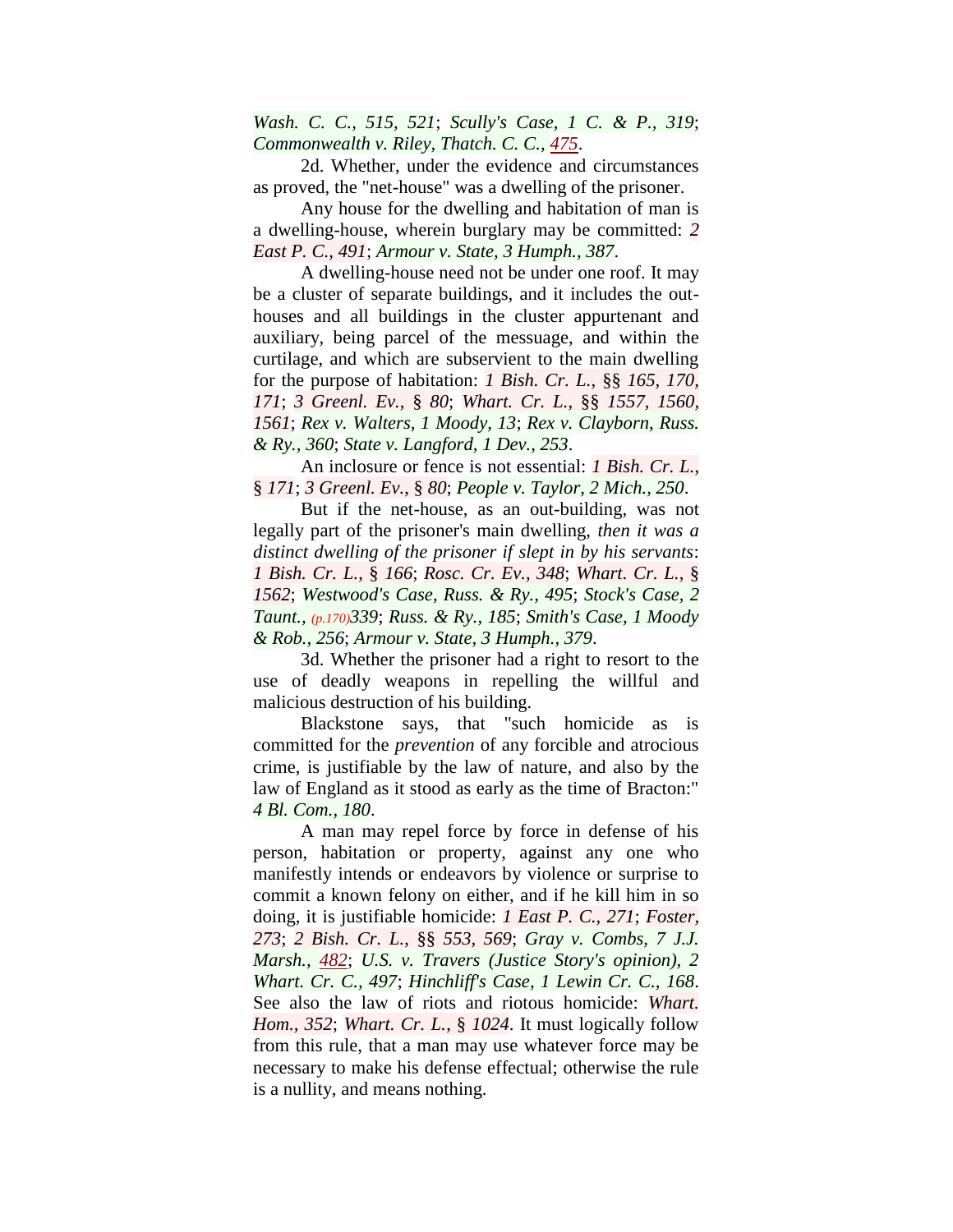The court instructed the jury "that the attack upon the prisoner's building, and the injury to it, were a legal trespass, for which he might seek redress in the courts." This proposition is technically correct, as it would be in any case of burglary, arson, or any other criminal assault upon property. But taken in connection with the *context* of the charge, and as a naked proposition, it being so delivered without explanation to its *whole* bearing and application, and without the *slightest* notice of distinction between the right to repel a mere *legal* and *civil trespass* on property, and the right to repel its *felonious* and *criminal destruction* or *injury*, the proposition was well calculated to confound and mislead the jury, and lead  $(p.171)$ them to suppose that the prisoner had no remedy against the crime by using reasonable and necessary means to prevent it, and that he had no other remedy than to *submit* to the crime, if he could not *peaceably* prevent it, and then "seek redress in the courts" by civil suit for the value of the property destroyed. It is submitted that such is not the spirit nor the letter of our enlightened system of jurisprudence.

There is a clear distinction noticed by all the authorities between the right of defense against a felonious or criminal attack upon property, and of defense against a mere trespass, which the court in this case entirely overlooked.

A mere legal trespass is a private wrong, and no crime. A crime is a public wrong, and, according to its nature, may or may not be a legal trespass or private wrong. For the private wrong or trespass, in either case, the law awards to the injured party his damages or compensation. But for the crime or public wrong, the law awards no compensation, but punishment.

There is, therefore, ample reason why a mere legal trespass or private wrong should not be resisted unto death. It has its ample remedy.

Not so with a crime or public wrong, for which, when once committed, there is no remedy, though it may be punished. The law of society, the public safety, therefore, requires that crime be resisted and prevented; and hence every citizen is invested not only with the right but duty to repel and prevent it; but the means employed must appear to be necessary and reasonable for the purpose, in view of the nature of the crime and all the circumstances of the case.

All crime, therefore, can and should be resisted; but whether the degree of force used be necessary, and whether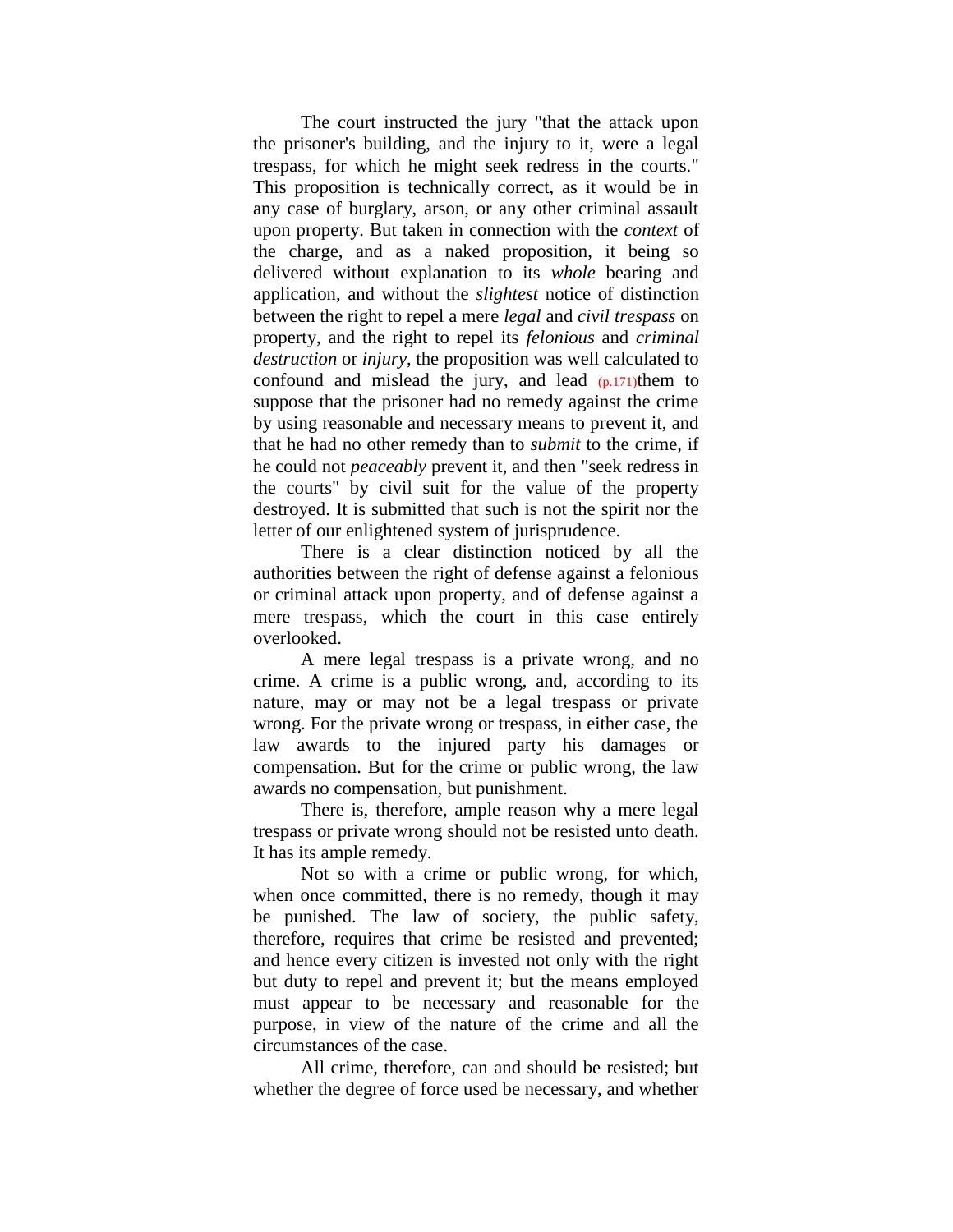resistance unto death be justifiable in any particular case, are not matters of law for the court, but fact for the jury,  $(p.172)$ to be submitted to them under the law and the evidence, which in the present case the court refused to do: *State v. Clement, 32 Me., 279*; *U.S. v. Wiltberger, 3 Wash. C. C., 521*; and the authorities generally.

### *J. M. Howard, attorney-general*, for the people:

Under our statute, the destruction of the net-house was undoubtedly a felony, but not such a felony as the law requires to justify the slaying of the offender in order to prevent it. While a man may use all reasonable and necessary force to defend his real or personal estate, of which he is the actual possessor, against another who comes to dispossess him without right, he can never innocently carry his defense to the extent of killing the aggressor: 2 *Bish. Cr. L.*, § *558*; *1 Ibid.*, §§ *549, 559, 622*; *4 Mass., 391*; *1 C. & Marsh., 209*; *32 Me., 279*; *1 Mich., 456*. The attack upon the net-house, though technically a felony, was in its nature a mere trespass, and it is believed that no adjudicated case can be found where the act of committing a mere trespass has been held to justify and excuse a homicide.

The net-house was not the prisoner's dwelling-house. To make such an outhouse a subject of burglary, the dwelling-house proper and the outhouse must be inclosed by a common fence: *3 Greenl. Ev.*, §§ *79, 80*; *4 Bl. Com., 224*; *1. Russ. & Ry., 187*. Though a man may occupy two dwelling-houses, yet the structure must possess such qualities as indicate that it is intended as a residence and habitation: *1 Bish. Cr. L.*, § *166*. Sleeping in it is not alone sufficient: 2 East P. C., 499.

The mere assault and battery upon Cull, unaccompanied by imminent danger to the life of the assailed, will not justify killing the assailant: 2 *Bish.*, §§ *544, 550, 281*; and see *11 Mod., 242*; *McLeod's Case, 1 Hill, 377, 419, 420*; *Webster's Works, vol. 6, p. 261*.(p.173)

## CAMPBELL J.:

The defense of this case, as presented in the court below, was based upon a claim that the accused was only chargeable with excusable or justifiable homicide. And as most of the questions raised before us involve the consideration of the same subject, it may be necessary to examine somewhat carefully into the rules which divide homicide into its various heads, and determine the character of each act of slaying.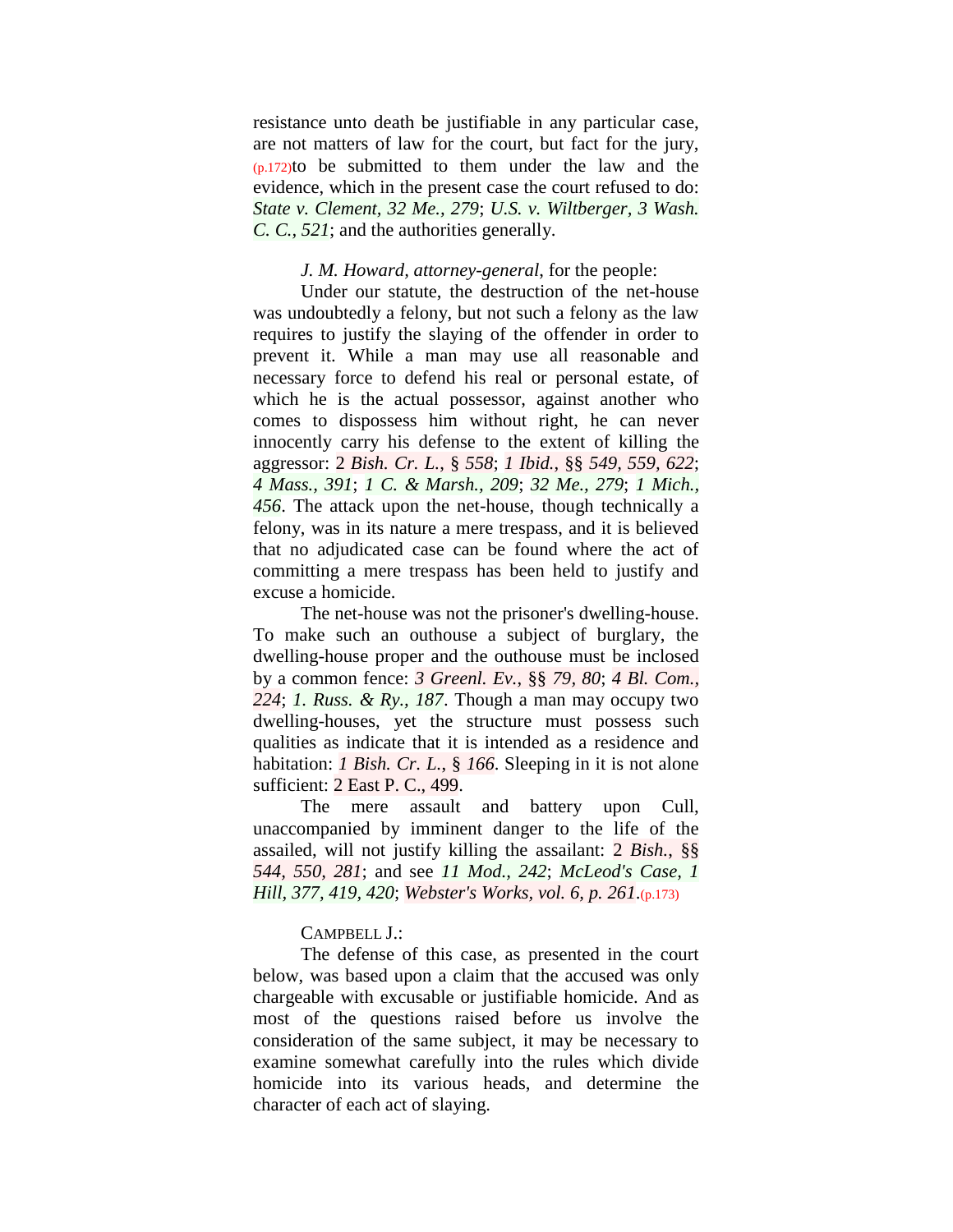The facts are claimed, by the counsel for the accused, to have a tendency to establish the act as innocent on various grounds--*first*, as excusable in defense of himself or his servant; *second*, as justifiable in repelling a riotous attack, and, *third*, as justifiable in resisting a felony.

The first inquiry necessary is one which applies equally to all of the grounds of defense; and is whether the necessity of taking life, in order to excuse or justify the slayer, must be one arising out of actual and imminent danger; or whether he may act upon a belief, arising from appearances which give him reasonable cause for it, that the danger is actual and imminent, although he may turn out to be mistaken.

Human life is not to be lightly disregarded, and the law will not permit it to be destroyed unless upon urgent occasion. But the rules which make it excusable or justifiable to destroy it under some circumstances, are really meant to insure its general protection. They are designed to prevent reckless and wicked men from assailing peaceable members of society, by exposing them to the danger of fatal resistance at the hands of those whom they wantonly attack, and put in peril or fear of great injury or death. And such rules, in order to be of any value, must be in some reasonable degree accommodated to human character and necessity. They should not be allowed to entrap or mislead those whose misfortunes compel a resort to them. $(p.174)$ 

Were a man charged with crime to be held to a knowledge of all facts precisely as they are, there could be few cases in which the most innocent intention or honest zeal could justify or excuse homicide. The jury, by a careful sifting of witnesses on both sides, in cool blood, and aided by the comments of court and counsel, may arrive at a tolerably just conclusion on the circumstances of an assault. But the prisoner, who is to justify himself, can hardly be expected to be entirely cool in a deadly affray, or in all cases to have great courage or large intellect; and can not well see the true meaning of all that occurs at the time; while he can know nothing whatever concerning what has occurred elsewhere, or concerning the designs of his assailants, any more than can be inferred from appearances. And the law, while it will not generally excuse mistakes of law (because every man is bound to know that), does not hold men responsible for a knowledge of facts unless their ignorance arises from fault or negligence.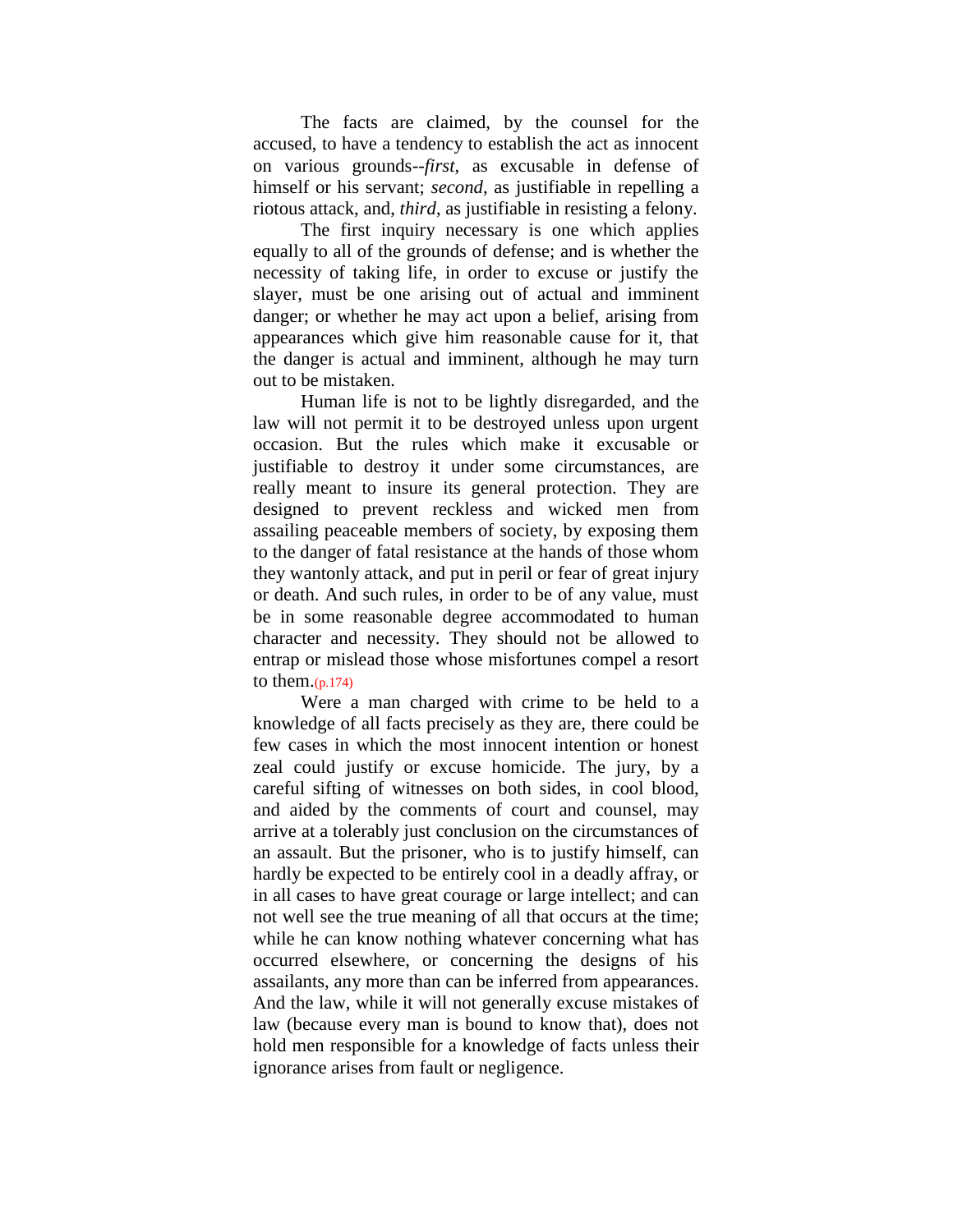A criminal intent is a necessary ingredient of every crime. And therefore it is well remarked by Baron Parke in *Regina v. Thurborn, 2 C. & K., 832*, that "as the rule of law, founded on justice and reason, is that *actus non facit reum nisi mens sit rea*, the guilt of the accused must depend on the circumstances as they appear to him." And Mr. Bishop has expressed the same rule very clearly, by declaring that "in all cases where a party, without fault or carelessness, is misled concerning facts, and acts as he would be justified in doing if the facts were what he believed them to be, he is legally as he is morally innocent: *1 Bish. Cr. L.*, § *242*.

These principles have always been recognized, and are sustained by numerous authorities; but they need no vindication, and a further citation would add nothing to the clear and intelligible statements already referred to. And from an examination of some of the charges given, we (p.175)are very much inclined to believe that the court below entertained the same views, at least as to some branches of the defense. But as some of the charges actually given, and particularly those in response to the first and second instructions requested, negative this rule, and the jury upon those must have been misled, we must regard these charges as erroneous unless they were inapplicable to the case altogether. Their applicability will be presently considered.

In order to determine the materiality of the questions of law raised, it becomes necessary to determine under what circumstances homicide is excusable or justifiable. In doing this, it will be proper to advert merely to those instances which may be regarded as coming nearest to the circumstances of the case before us. The other cases we are not called upon to define or consider; and what we say is to be interpreted by the case before us.

The only variety of excusable homicide (as contradistinguished from justifiable homicide at common law) which we need advert to, is that which is technically termed homicide *se aut sua defendendo*, and which embraces the defense of one's own life, or that of his family, relatives or dependents, within those relations where the law permits the defense of others as of one's self. Practically, so far as punishment is concerned, there is no distinction with us between excusable and justifiable homicide; but a resort to common law distinctions will nevertheless be convenient, in order to illustrate the difference between the various instances of homicide in repelling assaults, according as they are or are not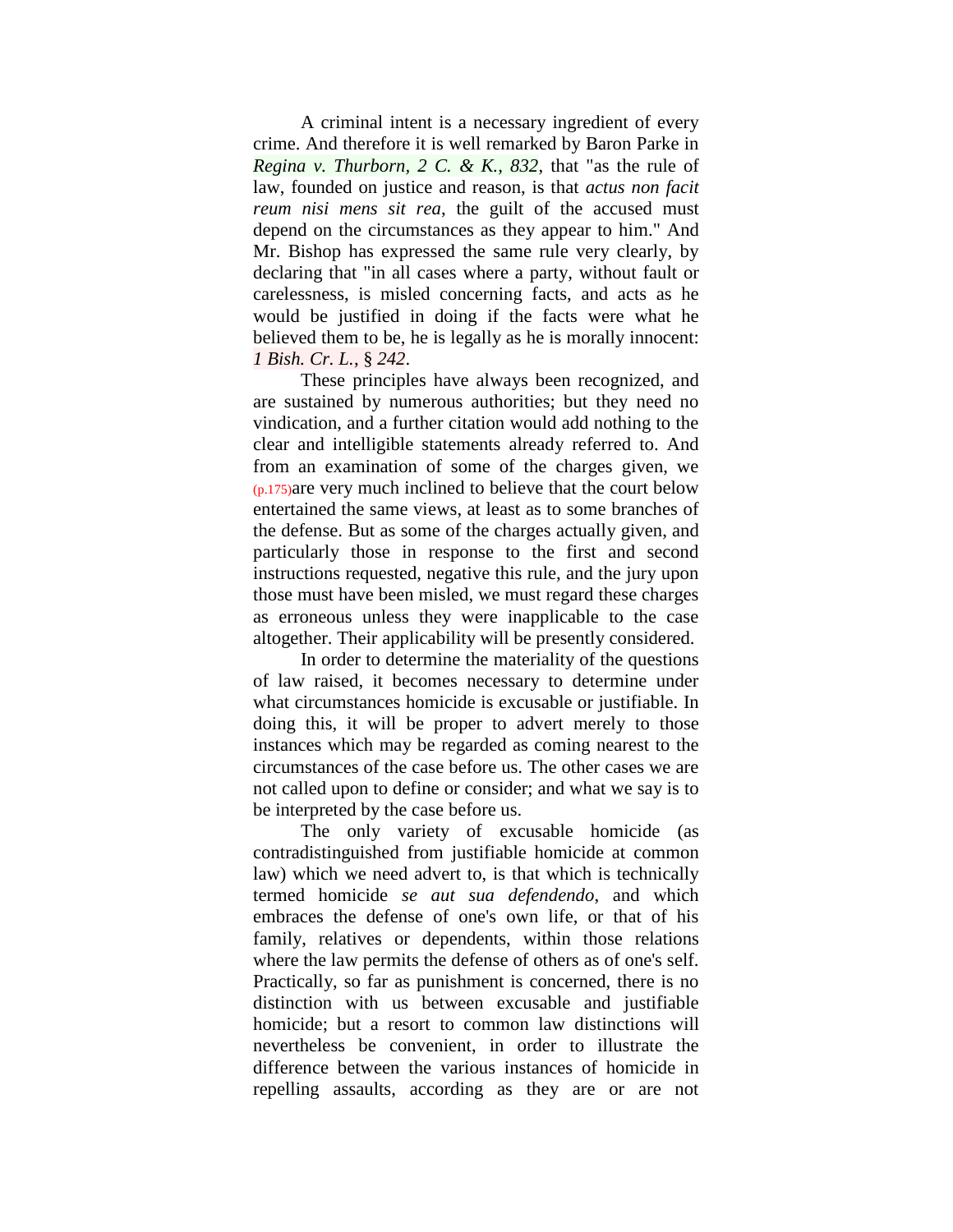felonious. Homicide *se defendendo* was excusable at common law when it occurred in a sudden affray, or in repelling an attack not made with a felonious design. According to Mr. Hawkins, it was excusable and not justifiable, because, occurring in a quarrel, it generally assumed some fault on both sides: *Hawk. P. C., B. 1, Ch. 28*, § *24*. In these cases, the original assault not being with a felonious (p.176)intent, and the danger arising in the heat of blood on one or both sides, the homicide is not excused unless the slayer does all which is reasonably in his power to avoid the necessity of extreme resistance, by retreating where retreat is safe, or by any other expedient which is attainable. He is bound, if possible, to get out of his adversary's way, and has no right to stand up and resist if he can safely retreat or escape. See *2 Bish. Cr. L.*, §§ *543 to 552, 560 to 562, 564 to 568*; *People v. Sullivan, 3 Seld., 396*; *1 Russ. Cr., 660, et seq.* Mr. Russell lays down the rule very concisely as follows (*p. 661*): "The party assaulted must therefore flee, as far as he conveniently can, either by reason of some wall, ditch, or other impediment, or as far as the fierceness of the assault will permit him; for it may be so fierce as not to allow him to yield a step without manifest danger of his life or great bodily harm; and then, in his defense, he may kill his assailant instantly. Before a person can avail himself of the defense that he used a weapon in defense of his life, he must satisfy the jury that that defense was necessary; that he did all he could to avoid it; and that it was necessary to protect his own life, or to protect himself from such serious bodily harm as would give him a reasonable apprehension that his life was in immediate danger. If he used the weapon, having no other means of resistance, and no means of escape, in such case, if he retreated as far as he could, he would be justified." A man may defend his family, his servants or his master, whenever he may defend himself. How much further this mutual right exists, it is unnecessary in this case to consider. See *2 Bish. Cr. L.*, § *581, and cases cited*; *1 Russ. Cr., 662*; *4 Bl. Com., 184*.

There are many curious and nice questions concerning the extent of the right of self-defense, where the assailed party is in fault. But as neither Pond nor Cull were in any way to blame in bringing about the events of Friday night, which led to the shooting of Blanchard, it is not  $(p.177)$ important to examine them. The danger to be resisted must be to life, or of serious bodily harm of a permanent character; and it must be unavoidable by other means. Of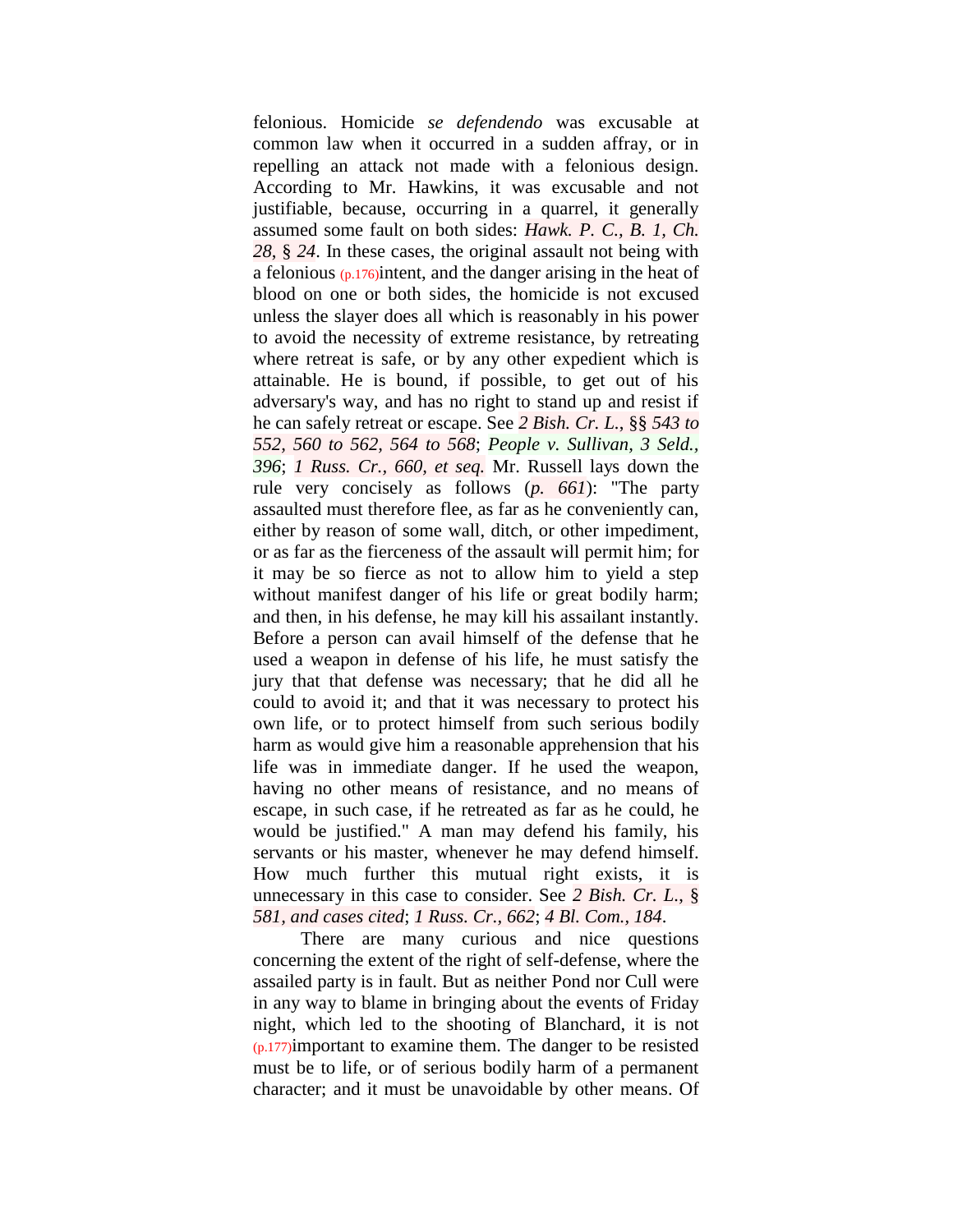course, we refer to means within the power of the slayer, so far as he is able to judge from the circumstances as they appear to him at the time.

A man is not, however, obliged to retreat if assaulted in his dwelling, but may use such means as are absolutely necessary to repel the assailant from his house, or to prevent his forcible entry, even to the taking of life. But here, as in the other cases, he must not take life if he can otherwise arrest or repel the assailant: 2 *Bish. Cr. L.*, § *569*; *3 Greenl. Ev.*, § *117*; *Hawk. P. C., B. 1, ch. 28*, § *23*. Where the assault or breaking is felonious, the homicide becomes justifiable, and not merely excusable.

The essential difference between excusable and justifiable homicide rests not merely in the fact that at common law the one was felonious, although pardoned of course, while the other was innocent. Those only were justifiable homicides where the slayer was regarded as promoting justice, and performing a public duty; and the question of personal danger did not necessarily arise, although it does generally.

It is held to be the duty of every man who sees a felony attempted by violence, to prevent it if possible, and in the performance of this duty, which is an active one, there is a legal right to use all necessary means to make the resistance effectual. Where a felonious act is not of a violent or forcible character, as in picking pockets, and crimes partaking of fraud rather than force, there is no necessity, and, therefore, no justification, for homicide, unless possibly in some exceptional cases. The rule extends only to cases of felony, and in those it is lawful to resist force by force. If any forcible attempt is made, with a felonious intent against person or property, the person resisting is not obliged to retreat, but may pursue  $(p.178)$ his adversary, if necessary, till he finds himself out of danger. Life may not properly be taken under this rule where the evil may be prevented by other means within the power of the person who interferes against the felon. Reasonable apprehension, however, is sufficient here, precisely as in all other cases.

It has also been laid down by the authorities, that private persons may forcibly interfere to suppress a riot or resist rioters, although a riot is not necessarily a felony in itself. This is owing to the nature of the offense, which requires the combination of three or more persons, assembling together and actually accomplishing some object calculated to terrify others. Private persons who can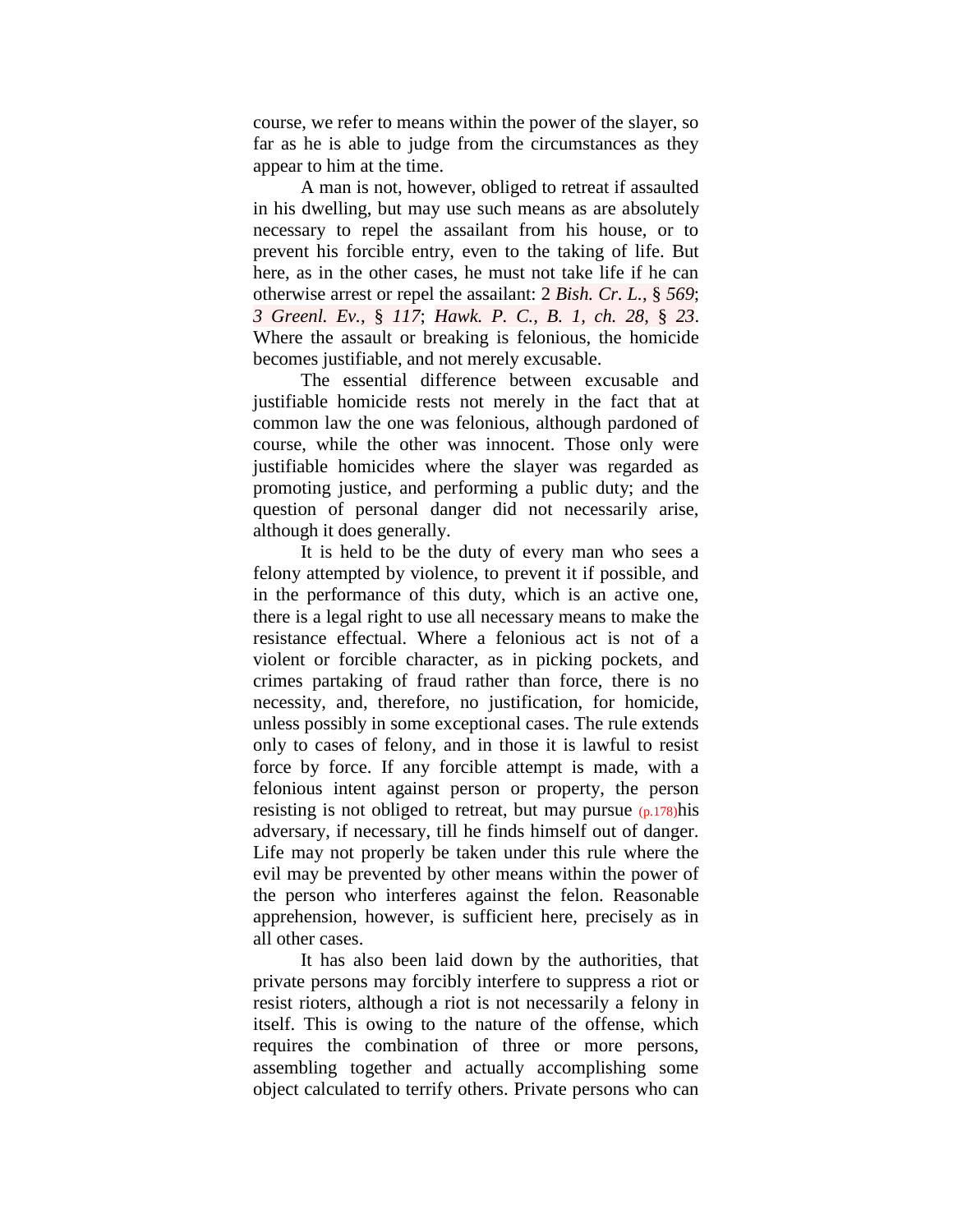not otherwise suppress them, or defend themselves from them, may justify homicide in killing them, as it is their right and duty to aid in preserving the peace. And perhaps no case can arise where a felonious attempt by a single individual will be as likely to inspire terror as the turbulent acts of rioters. And a very limited knowledge of human nature is sufficient to inform us, that when men combine to do an injury to the person or property of others, of such a nature as to involve excitement and provoke resistance, they are not likely to stop at half-way measures, or to scan closely the dividing line between felonies and misdemeanors. But when the act they meditate is in itself felonious, and of a violent character, it is manifest that strong measures will generally be required for their effectual suppression, and a man who defends himself, his family or his property, under such circumstances, is justified in making as complete a defense as is necessary.

When we look at the facts of this case, we find very strong circumstances to bring the act of Pond within each of the defenses we have referred to. Without stopping to recapitulate the testimony in full or in detail, we have these leading features presented: Without any cause or provocation given by Pond, we find Plant, Robilliard and (p.179)Blanchard combining with an expressed intention to do him personal violence. On Thursday evening this gang, with from fifteen to twenty associates, having been hunting for Pond, found him at a neighbor's, and, having got him out of doors, surrounded him, while Plant struck him with his fist, and kicked him in the breast, with insulting language, evidently designed to draw him into a fight. He escaped from them, and ran away into the woods, and succeeded in avoiding them that night. That same night they tore down the door of the net-house, where his servants were asleep, in search of him, and not finding him there went to the house, the whole rabble being with them, and wanted Pond, and expressed themselves determined to have him; but refused to tell his wife what they wanted of him. Not finding him there, they started off elsewhere in search of him. This was between nine and ten o'clock at night. About noon of Friday, Plant and Blanchard met Pond, when Plant threatened again to whip him, and then went up to him, told him not to say anything, and that if he did he would give him slaps or kicks. Plant then took a stone in his hand, and threatened if Pond spoke to throw it at him. Pond said nothing, but went home quietly, and Plant went off and was heard making further threats soon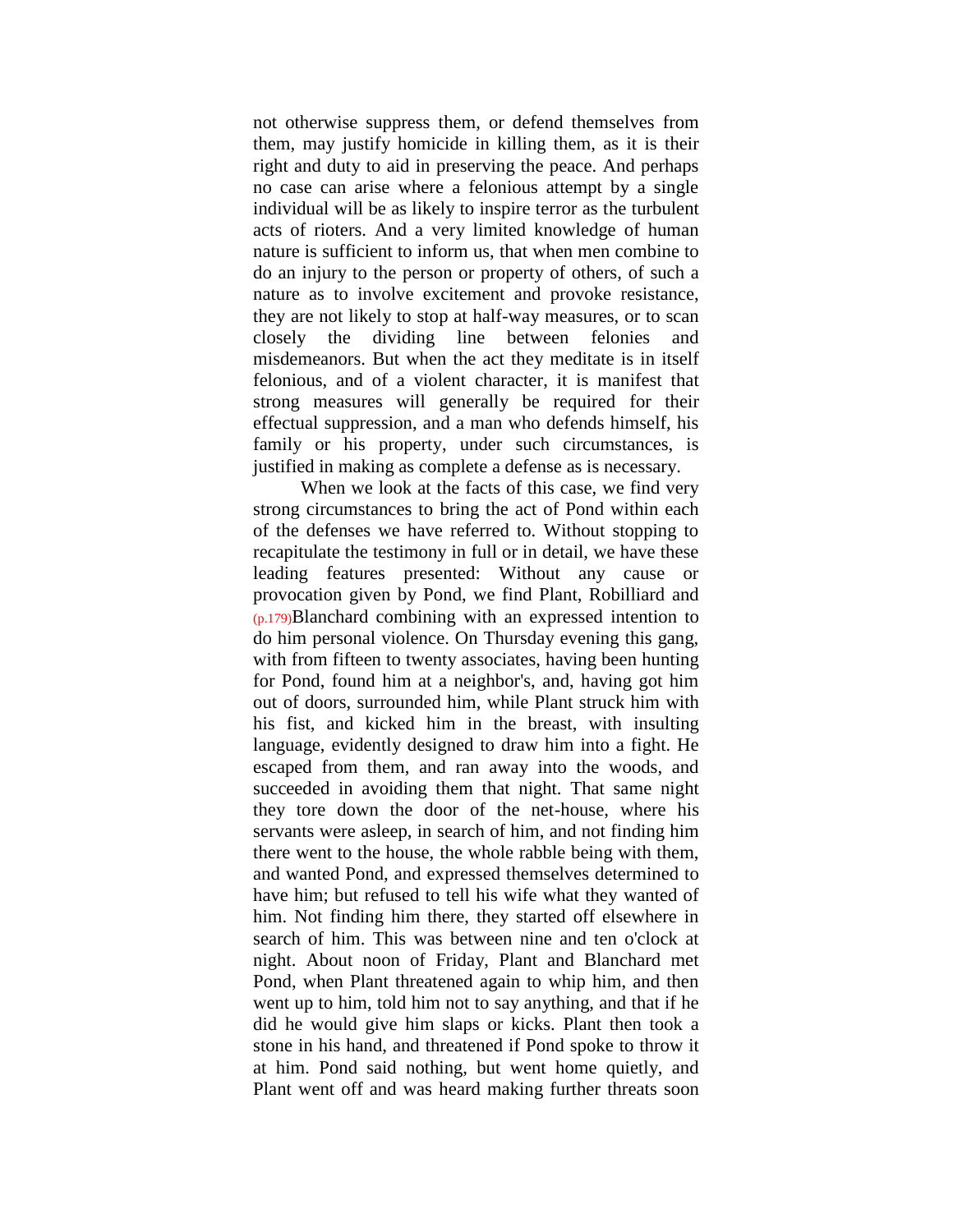after. Friday night neither Pond nor his family went to bed, being in fear of violence. Between one and two o'clock that night, Plant, Robilliard and Blanchard went to the nethouse, and partially tore it down, while Whitney and Cull were in it. They then went to the house where Pond, his wife and children were, shook the door, and said they wanted Pond. Pond concealed himself under the bed, and his wife demanded what they wanted of him, saying he was not there, when Plant shook the door again, and ordered Mrs. Pond to open it; saying they wanted to search the house. She refusing, they resorted to artifice, asking for various articles of food, and objecting to receiving them except through the door. Plant then repeatedly (p.180)commanded her to open the door, saying if she did not, she would regret it. On opening the door from six to twelve inches, by sliding the cord, to hand them some sugar, which they demanded, they did not take the sugar, but Plant seized Mrs. Pond's arm, and squeezed it until she fainted. Not succeeding in getting into the house, they then left for Ward's, and Pond went to the house of his brotherin-law, and borrowed a double-barreled shot gun loaded with pigeon shot, and returned home. While at Ward's, Blanchard told the latter that they had torn down part of Pond's net-house, and had left the rest so that when they went back they would have the rest of the fun. Blanchard also said, "I want to see Gust Pond; he abused an Irishman, and I want to abuse him just as bad as he abused the Irishman. Pond has to be abused any way." He also said to Ward, "This is good bread, I don't know but it may be the last piece of bread I'll eat." Plant also made threats. A short time after returning, they were heard to say they were going back again; were going to find him and to whip him, or have the soul out of him." It is to be remarked that we have their language as rendered by an interpreter, who was evidently illiterate, or at least incompetent to translate into very good English, and it is impossible for us to determine the exact force of what was said.

The party then went back to Pond's, and asked admittance to search for him. His wife refused to let them in. They immediately went to the net-house, where Cull was asleep. Plant seized Cull, and pulled him out of bed on the floor, and began choking him. Cull demanded who it was, but received no answer. Blanchard and Robilliard had commenced tearing down the boards. Pond went to the door and hallooed, "Who is tearing down my net-house?" to which there was no answer. The voices of a woman and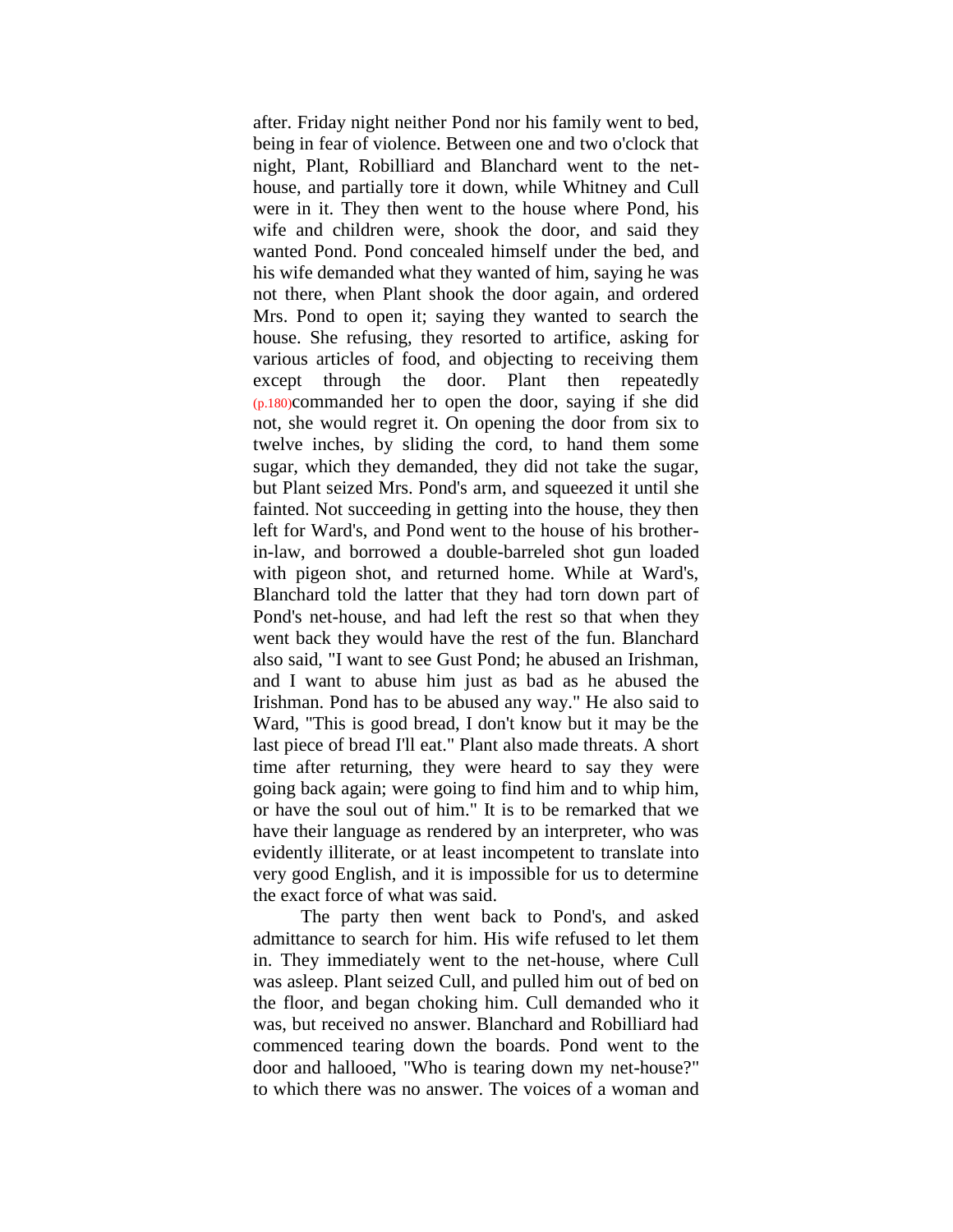child were heard crying, and the woman's voice was heard twice to cry out "for God's sake!" Cull's voice was also heard from the net-house, not speaking, but (p.181)hallooing as if he was in pain. Pond cried out loudly, "Leave, or I'll shoot." The noise continuing, he gave the same warning again, and in a few seconds shot off one barrel of the gun. Blanchard was found dead the next morning. Pond took immediate steps to surrender himself to justice.

A question was raised whether the net-house was a dwelling or a part of the dwelling of Pond. We think it was. It was near the other building, and was used not only for preserving the nets which were used in the ordinary occupation of Pond, as a fisherman, but also as a permanent dormitory for his servants. It was held in *The People v. Taylor, 2 Mich., 250*, that a fence was not necessary to include buildings within the curtilage, if within a space no larger than that usually occupied for the purposes of the dwelling and customary out-buildings. It is a very common thing, in the newer parts of the country, where, from the nature of the materials used, a large building is not readily made, to have two or more small buildings, with one or two rooms in each, instead of a large building divided into apartments.

We can not, upon a consideration of the facts manifest from the bill of exceptions, regard the charges asked by the defense as abstract or inapplicable to the case. It was for the jury to consider the whole chain of proof; but if they believed the evidence as spread out upon the case, we feel constrained to say that there are very few of the precedents which have shown stronger grounds of justification than those which are found here. Instead of reckless ferocity, the facts display a very commendable moderation.

Apart from its character as a dwelling, which was denied by the court below, the attack upon the net-house for the purpose of destroying it, was a violent and forcible felony. And the fact that it is a statutory and not common law felony, does not, in our view, change its character. Rape and many other of the most atrocious felonious assaults, are statutory felonies only, and yet no (p.182)one ever doubted the right to resist them unto death. And a breaking into a house with the design of stealing the most trifling article, being common law burglary, was likewise allowed to be resisted in like manner, if necessary. We think there is no reason for making any distinctions between common law and statute felonies in this respect, if